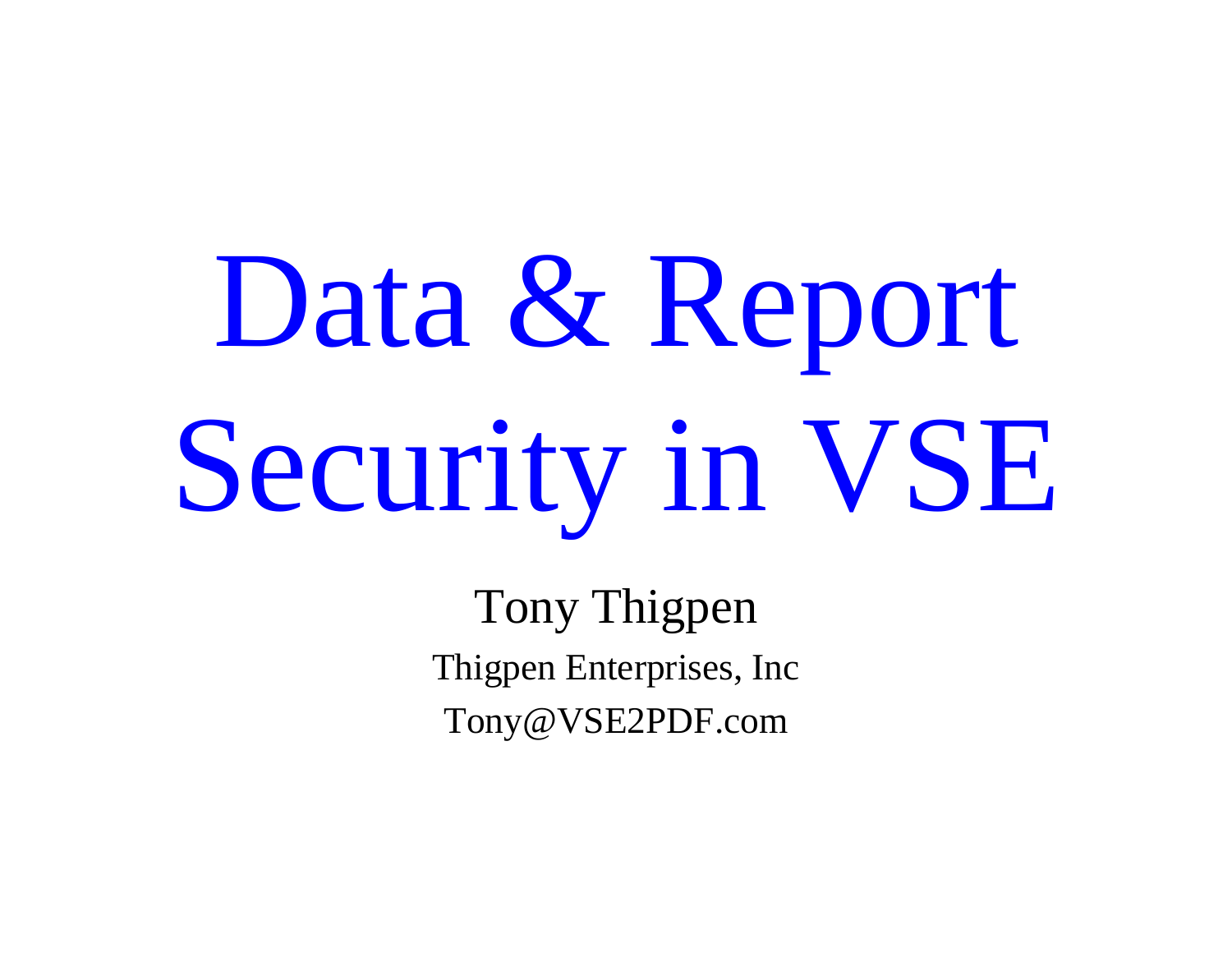- Regulatory
	- Sarbanes Oxley Act (SOX) 2002
- Data Protection / Privacy Laws
	- Federal Laws
		- Gramm-Leach-Bliley Act 1999
		- Health Insurance Portability and Accountability Act (HIPAA) – 1996
		- Fair Credit Reporting Act
		- And more
	- State Laws
		- California Online Privacy Protection Act (OPPA) 2003
		- Restrictions on Social Security Numbers
	- Business Requirements
		- VISA-CISP, MasterCard, Discover, AMEX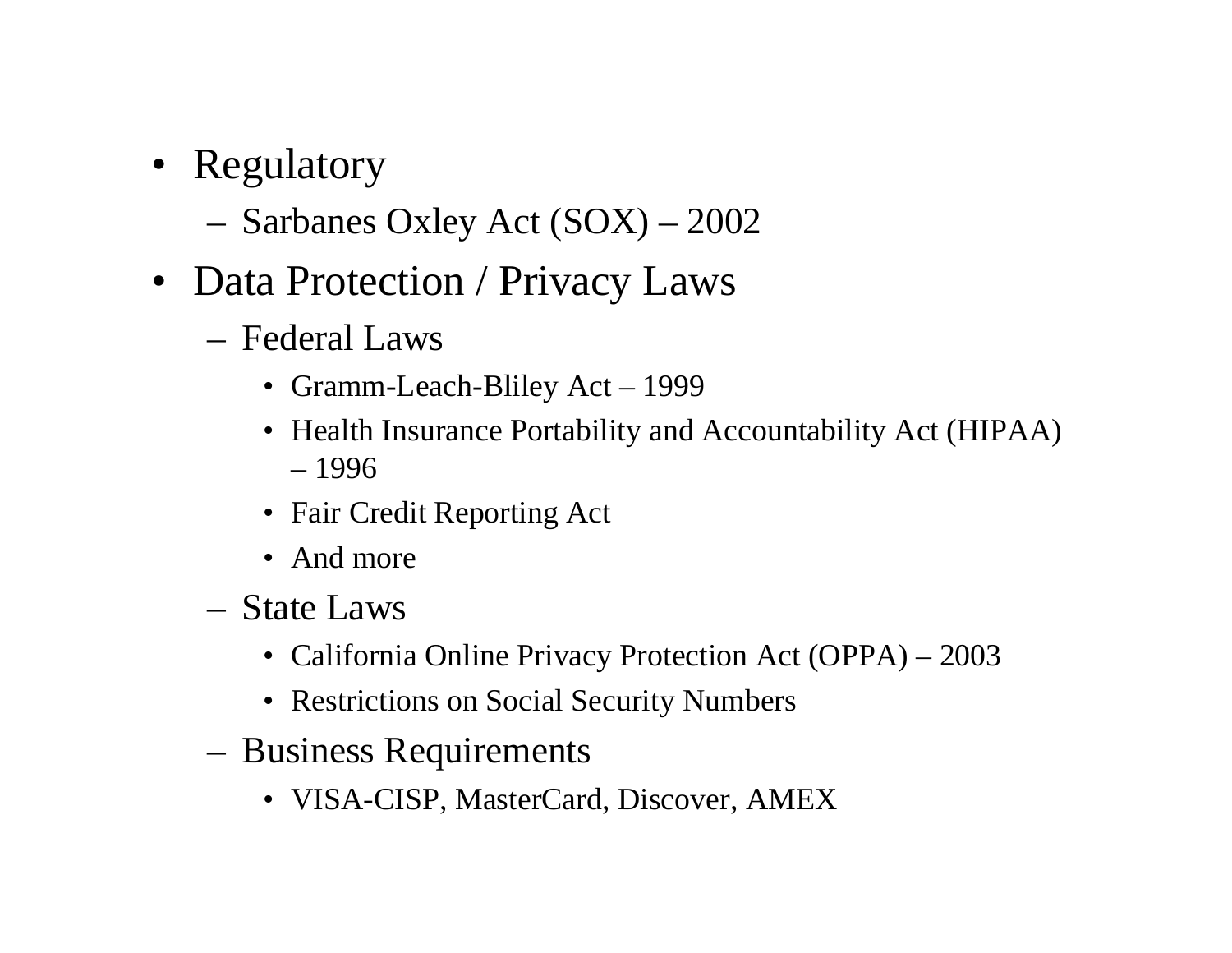#### We Must Protect

- Personally Identifiable Information (PII)
	- Name
	- SSN
	- Etc.
- Sensitive Data
	- –Account Number
	- –Credit Card Number
	- Etc.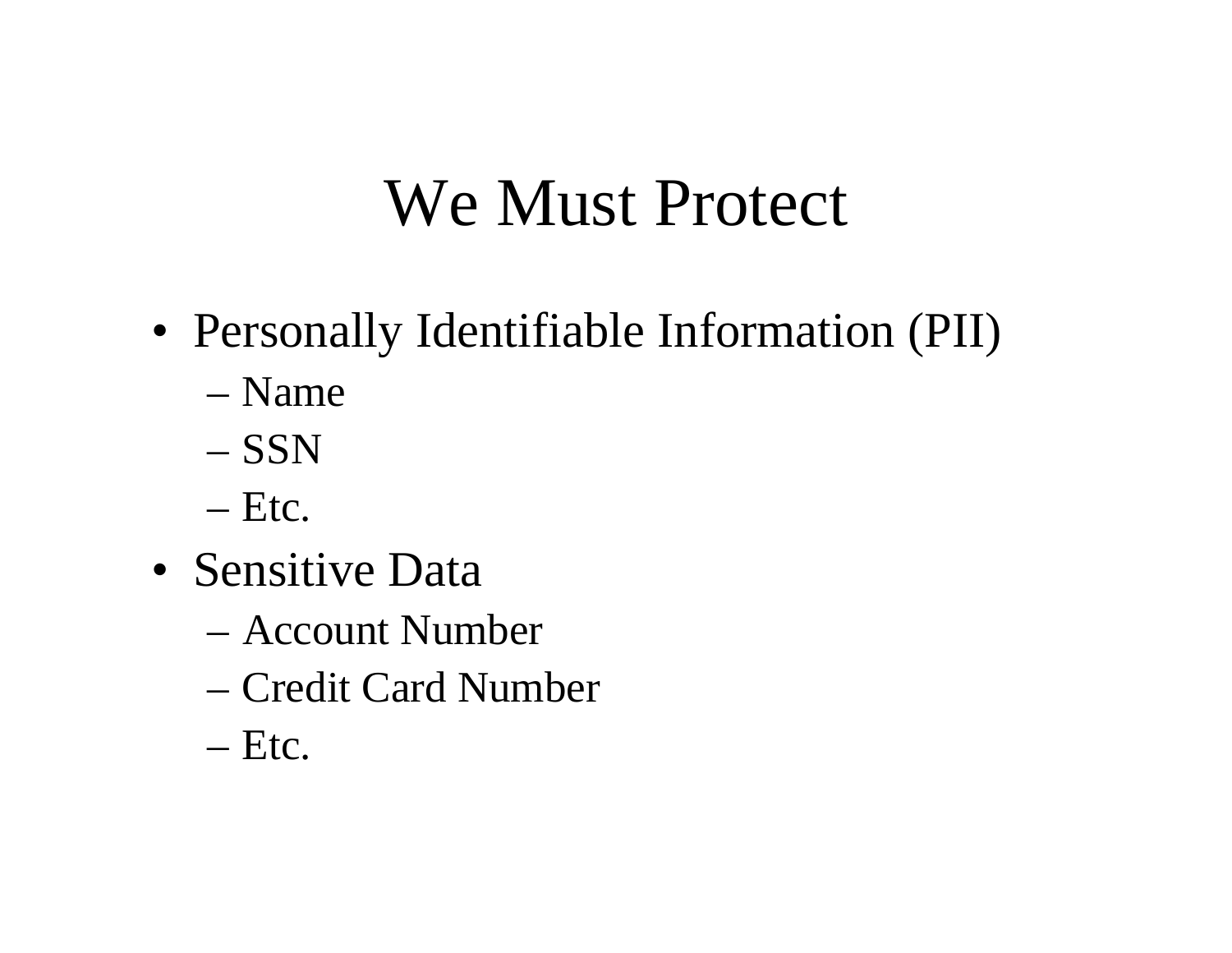#### VISA-CISP

#### *"Requirement 3: Protect Stored Data*

*"Encryption is the ultimate protection mechanism because even if someone breaks through all other protection mechanisms and gains access to encrypted data, they will not be able to read the data without further breaking the encryption. This is an illustration of the defense in depth principle."*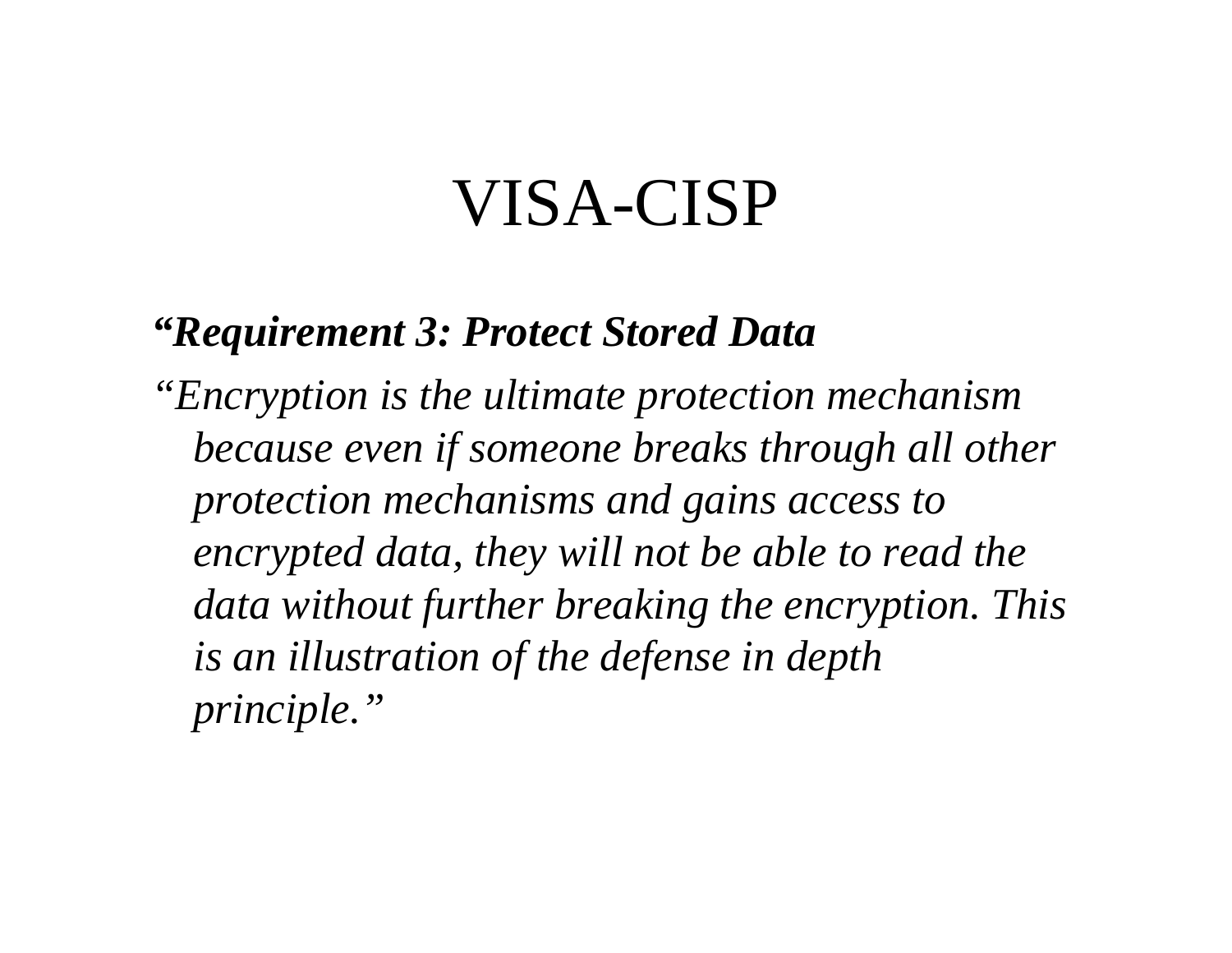#### VISA-CISP

*3.4 Render sensitive cardholder data unreadable anywhere it is stored (including data on portable media, backup media, in logs, and data received from or stored by wireless networks)…*

(Excerpts from "Payment Card Industry Data Security Standard")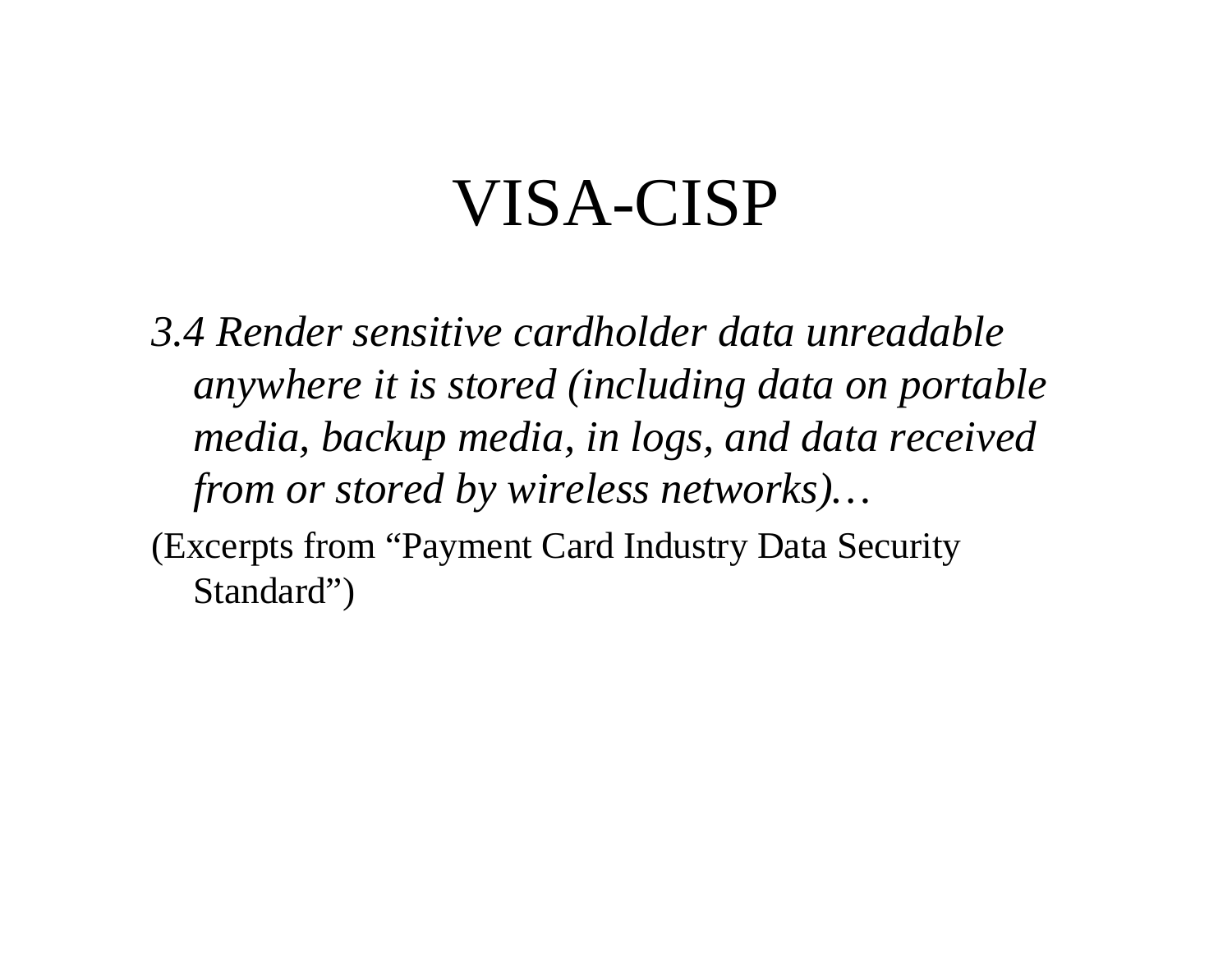#### TEI was the first in VSE with:

- 2Q 2004 Report Encryption – VSE2PDF/Secure
- 2Q 2005 HLL Data Encryption API –Dino-Protect
- 4Q 2005 Tape Backup Encryption
	- –Dino-Protect/IDCAMS
	- Dino-Protect/TC (Tape Copy)
- 2Q 2006 File System Encryption (Disk & TAPE)

– Dino-Protect/FS (File System)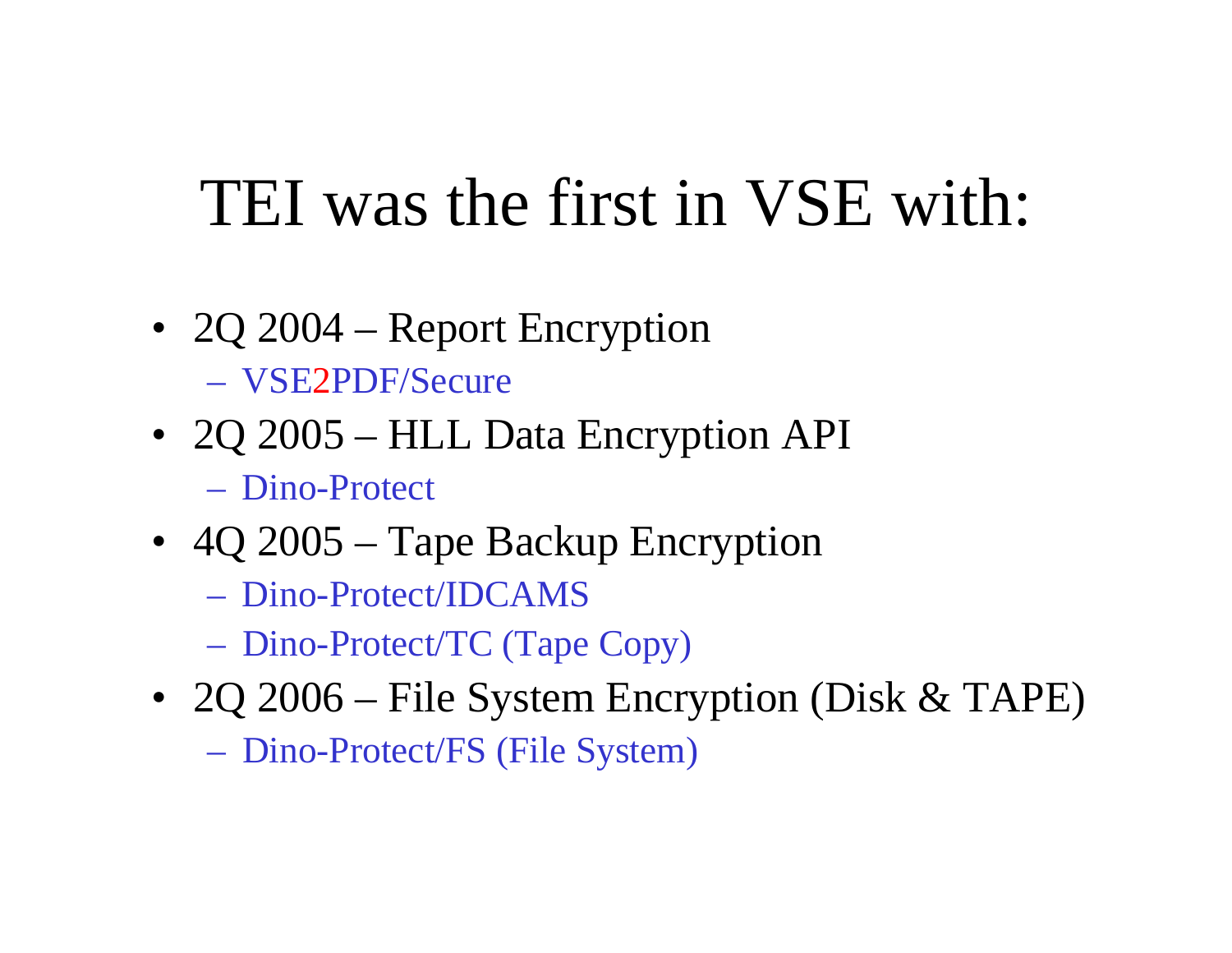## VSE2PDF/Secure

2Q 2004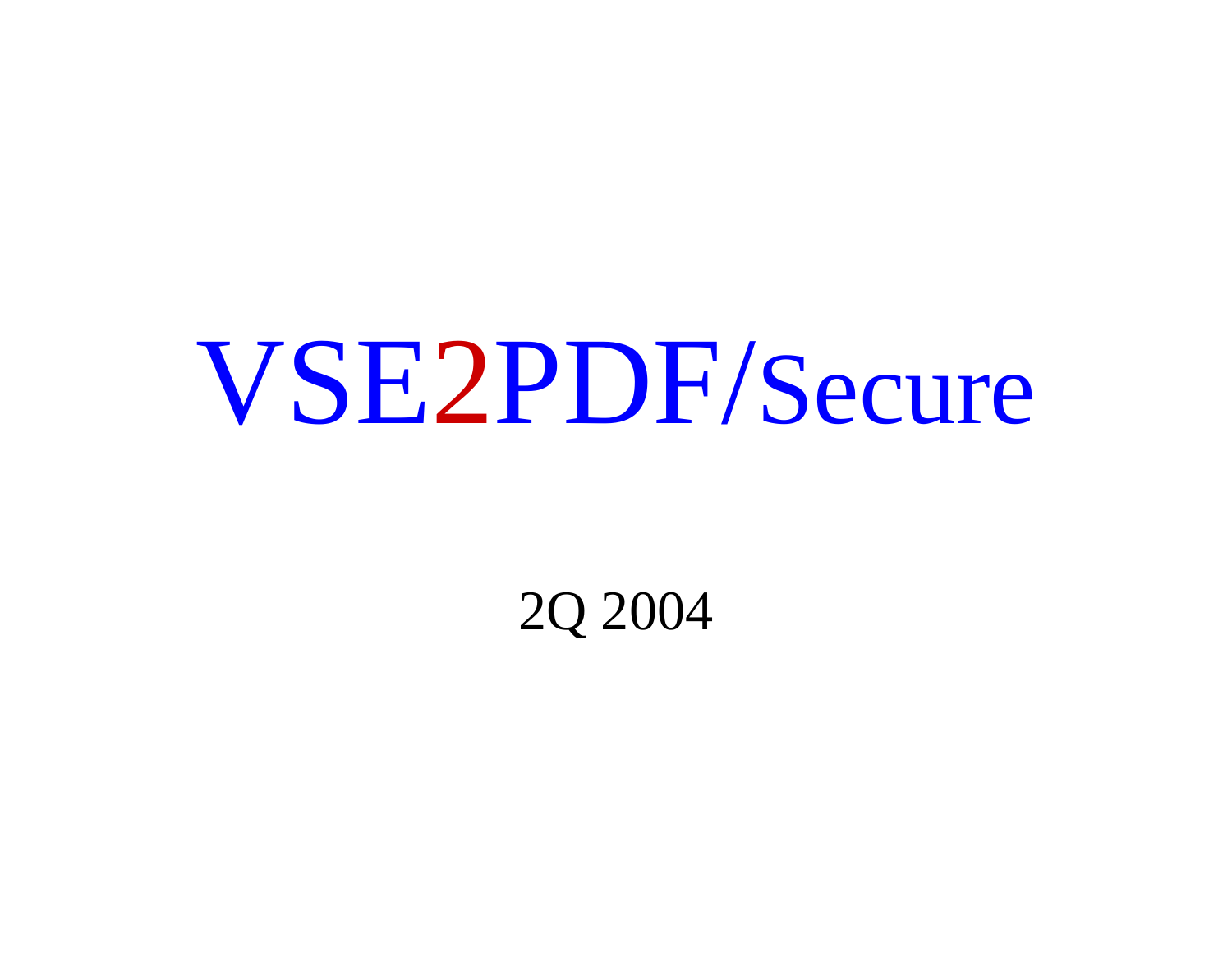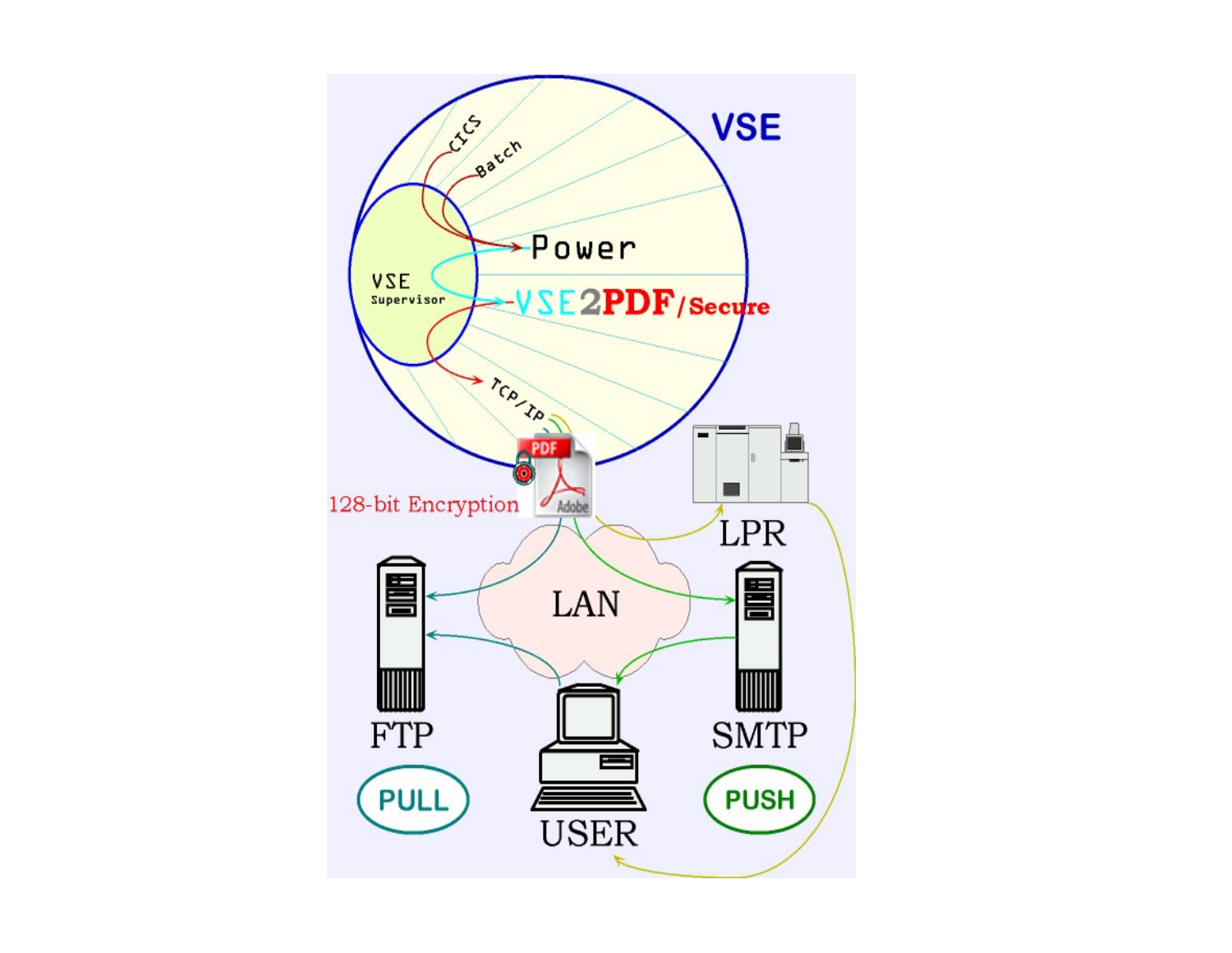#### VSE2PDF/Secure

- Internal PDF encryption using a 128 bit key
- HIPAA (Health Insurance Portability and Accountability Act)
- Protection from unauthorized update
- Non-exportable to some countries
- Requires the VSE2PDF base product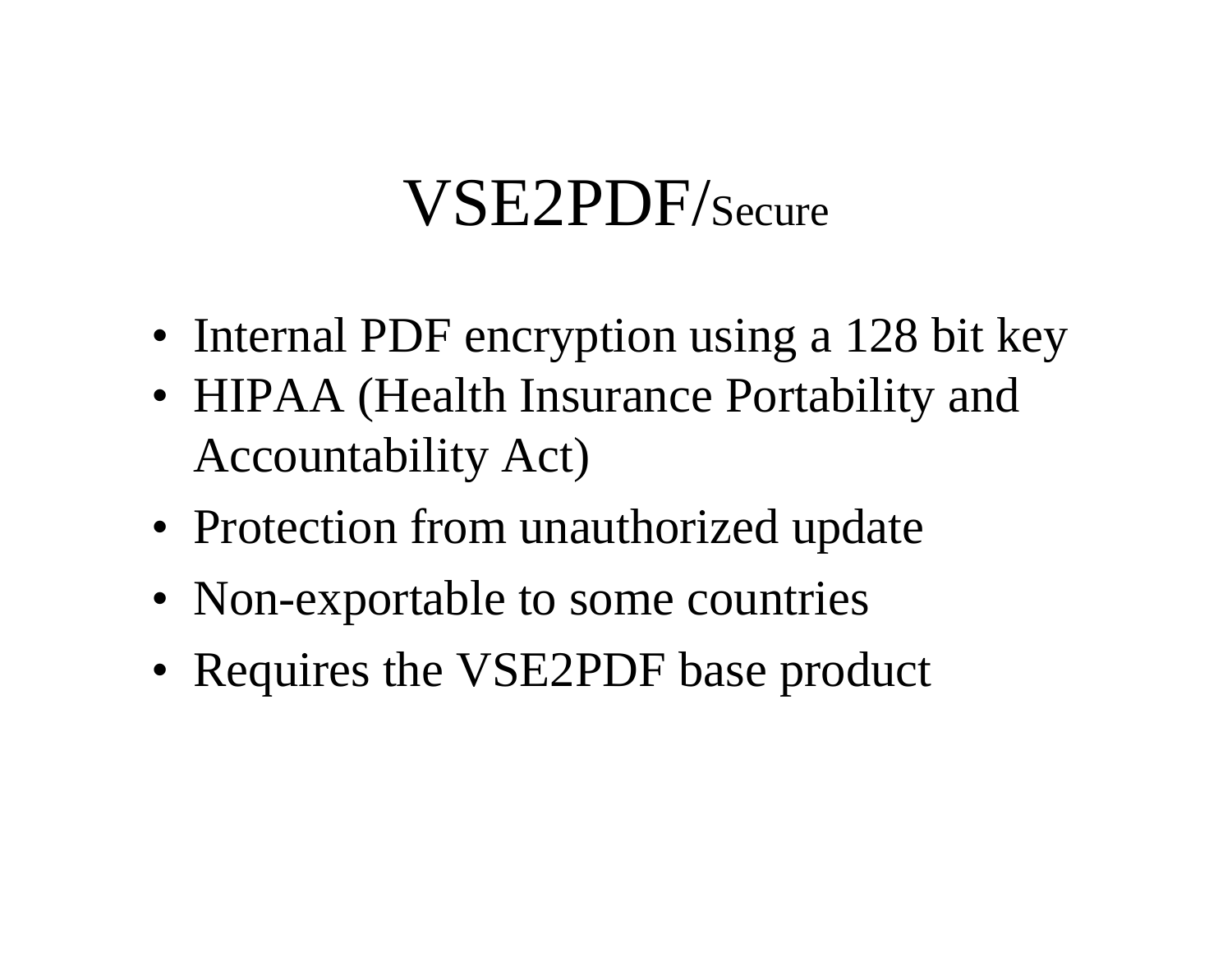#### Dino-Protect

- The Dino-Protect product is a group of several utilities designed to help a shop satisfy audit requirements in the area of data encryption
- Although we have distinctive names for the different pieces, they are only sold as one product bundle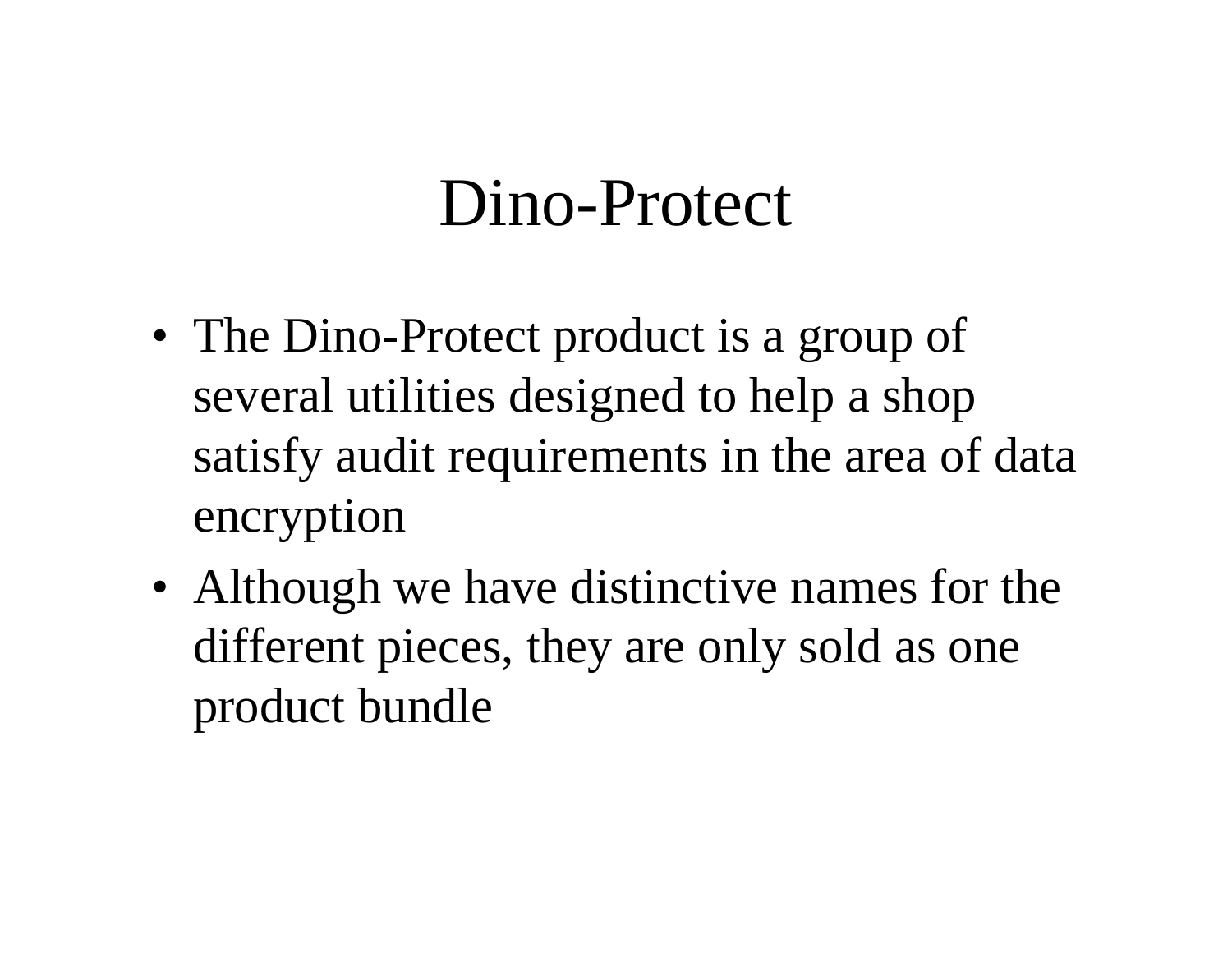2Q 2005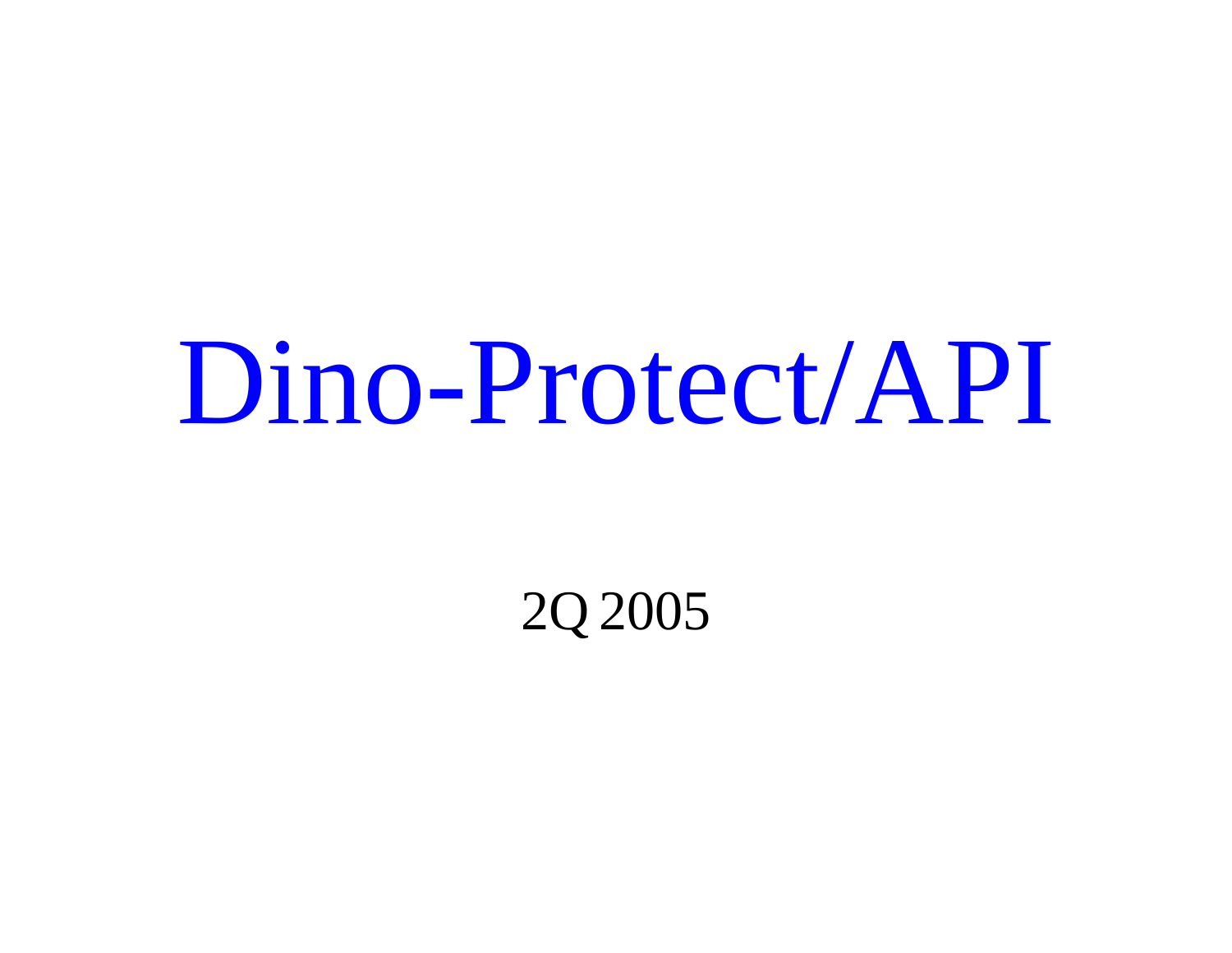- The original Dino-Protect product
- The base for the current Dino-Protect product line
- Does not require or use special CPU hardware or hardware features.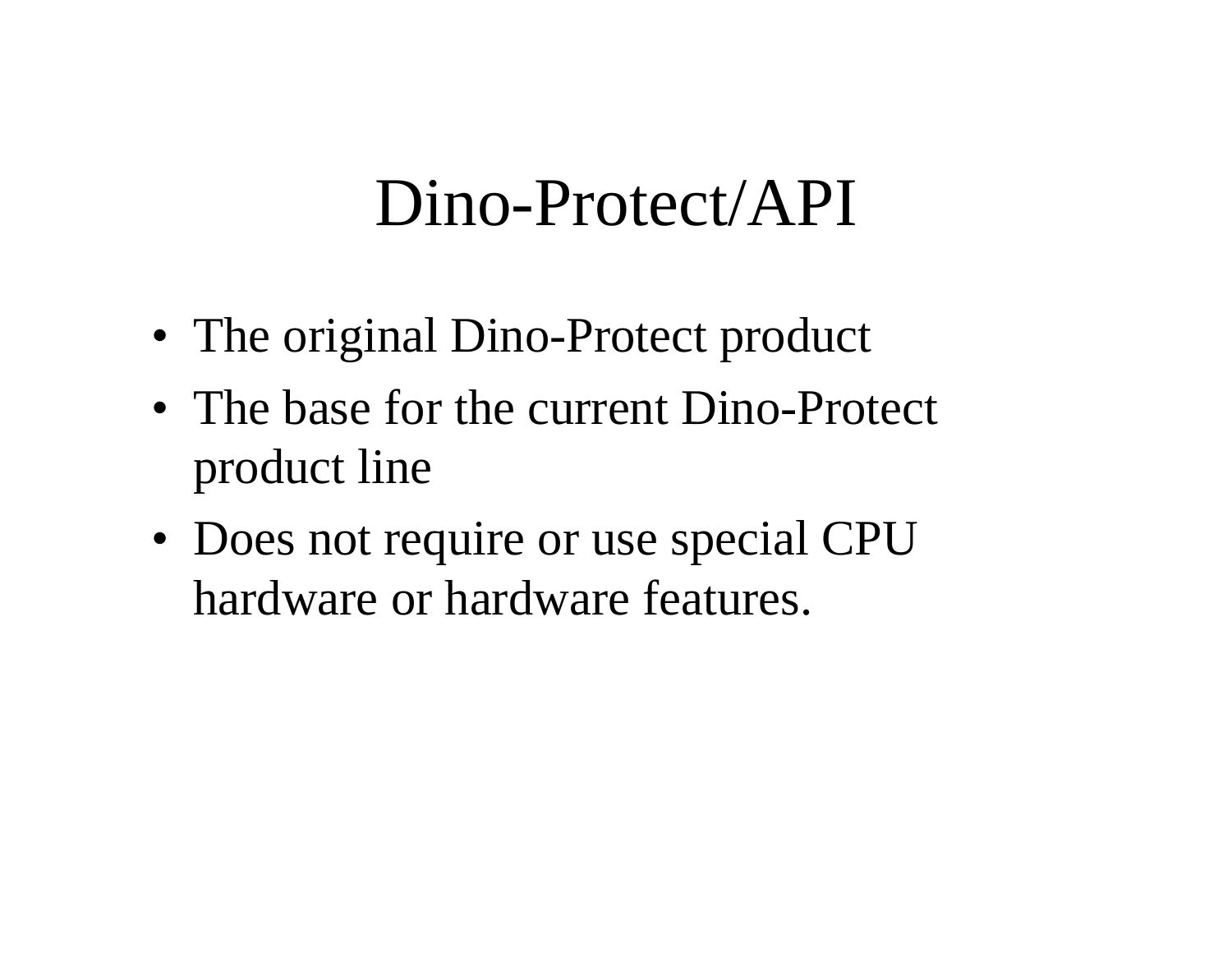- Is a series of custom subroutines that can be called by any programming language or utility.
- Unique to each organization
- Three 128bit key seeds
	- Company level (known only to TEI)
	- Module level (known only to TEI)
	- Record level (known only to organization)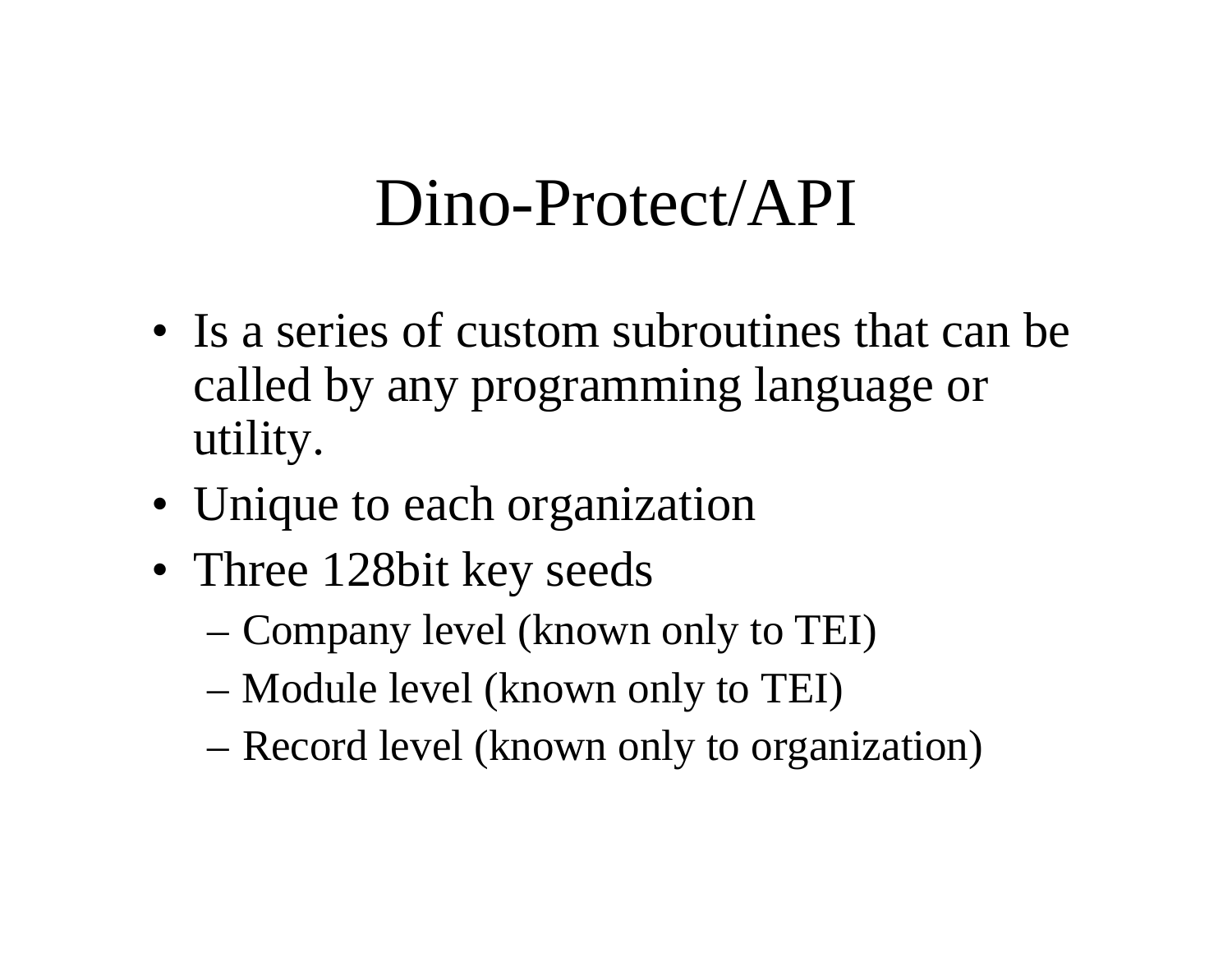#### What are "key seeds"?

- A key seed is input to a routine that generates the real encryption key
- The "company seed" is processed by a sophisticated routine to "scramble" the seed
- The "module seed" is combined with the resulting scrambled seed which is then scrambled again.
- The "record seed" is combined with the resulting scrambled seed which is then scramble again.
- A final "scramble" creates the "real" encryption key.
- Nobody has access to the final encryption key. The original subroutine must be used to decrypt the data.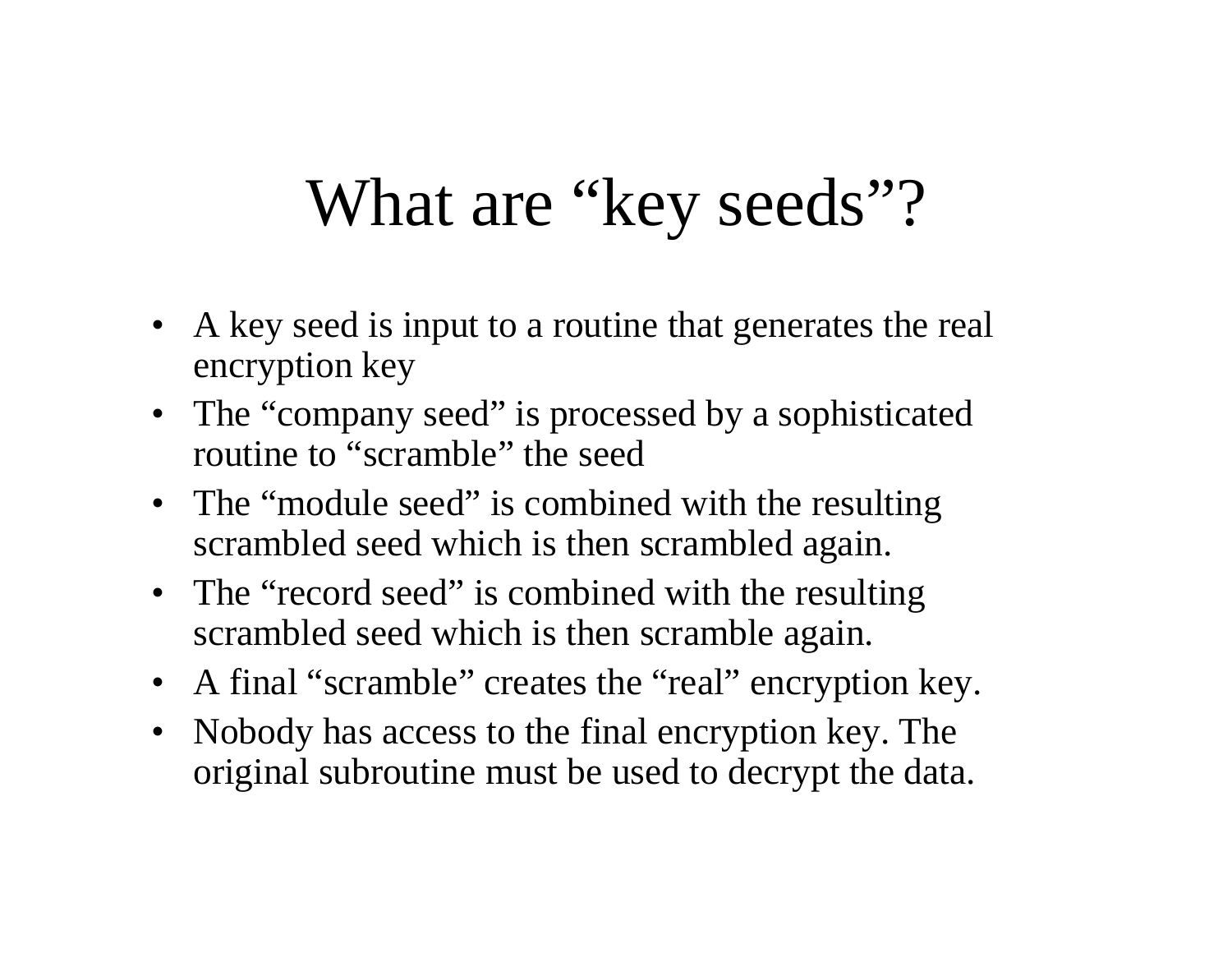These custom modules are the property of the organization and can be used as needed in perpetuity. In other words, TEI will not hold any organization's data hostage. There is NO annual fee to use these modules.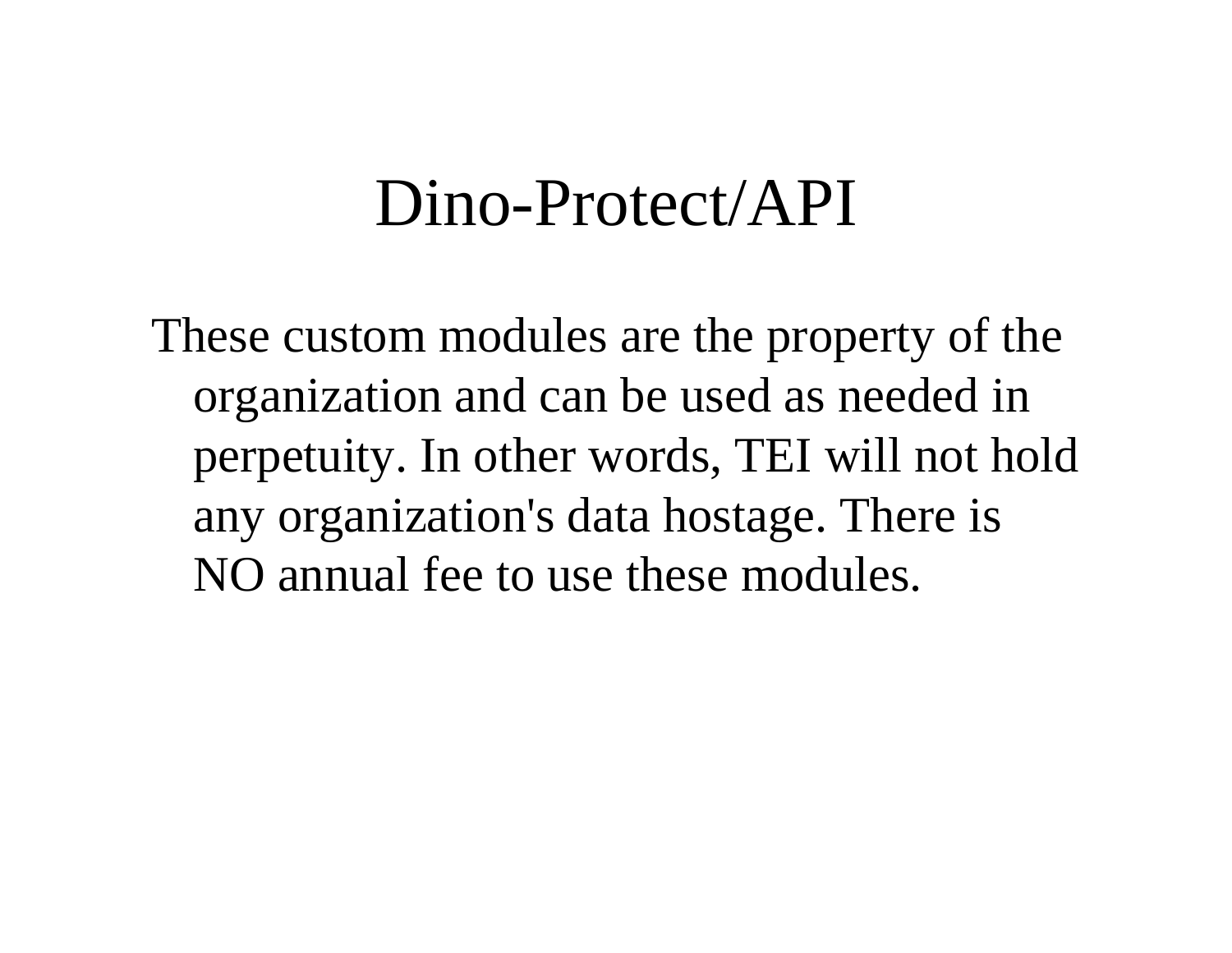A word on encryption methods.

- Anything less than 128 bits is not secure.
- Symmetric vs. Asymmetric
	- Symmetric one key
	- Asymmetric two keys
- Stream Cipher vs. Block Cipher
	- We could not use the newest AES standard because it is a Block Cipher and requires the results to be stored in fields to have lengths that are multiples of 16 thus:
		- All record definitions would then require changes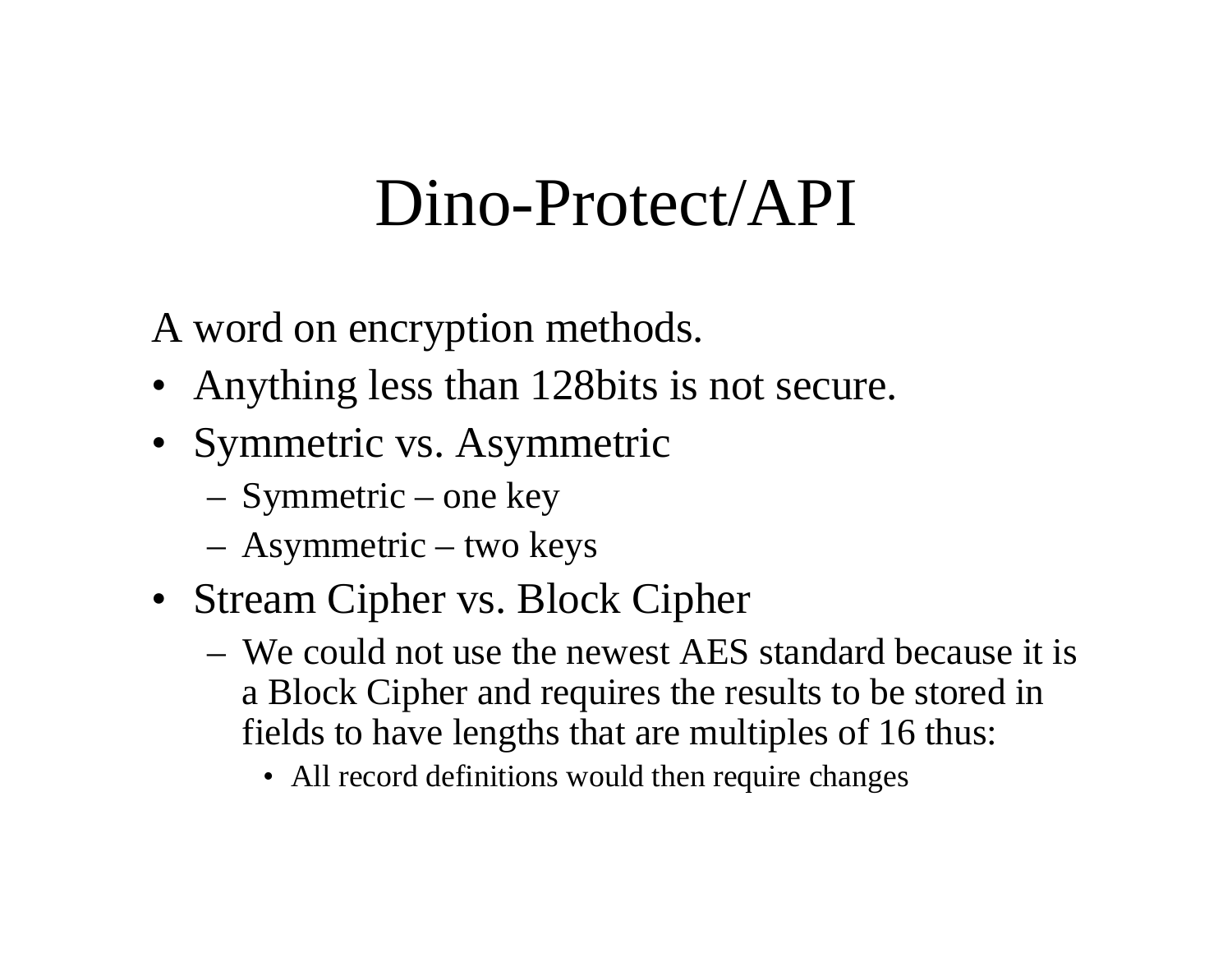- Dino-Protect uses a 128bit Symmetric Stream Cipher
- Auditors ask: Is this secure "enough"?
- The U.S. Department of Commerce still prohibits export of any 128bit symmetric cipher without a prior "determination of export eligibility" and/or individual export permission
- Dino-Protect allows for a different encryption key for each record to prevent "brute force" decryption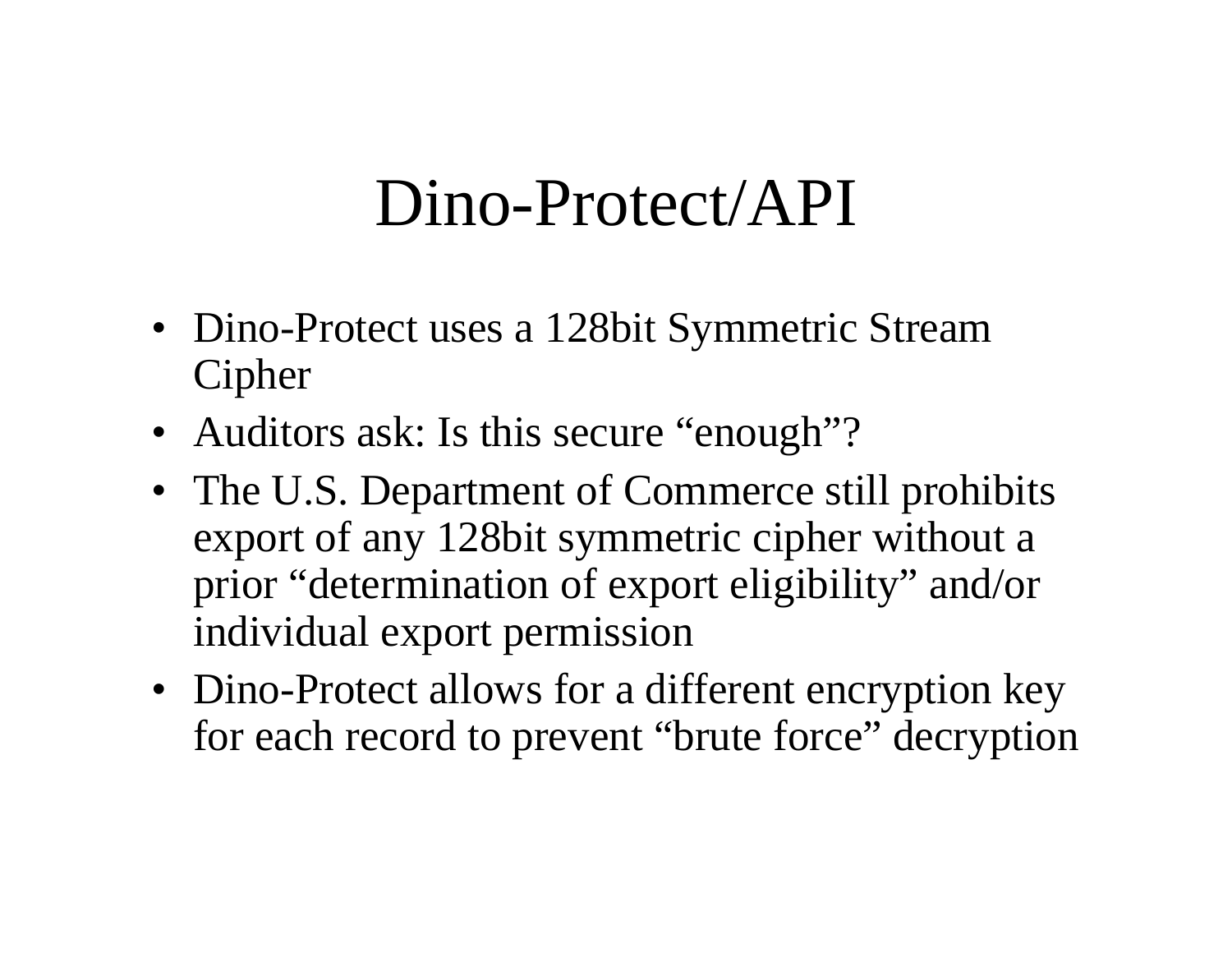- Performance
	- Customer report that while a small increase in CPU usage results with the use of Dino-Protect, the increase were well within acceptable expectations, even on small CPU boxes
	- Yes, CPU will increase, but that is a function of encryption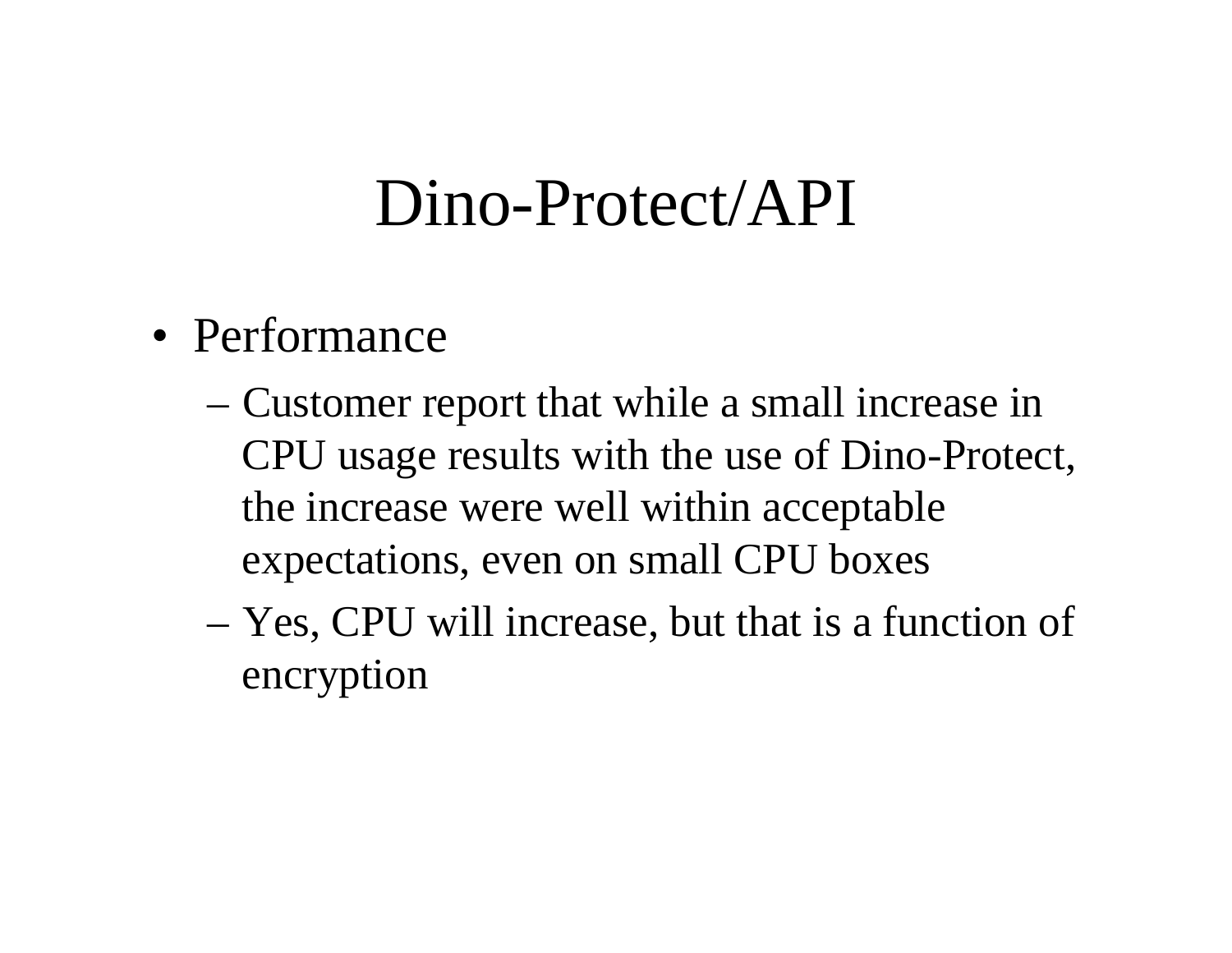4Q 2005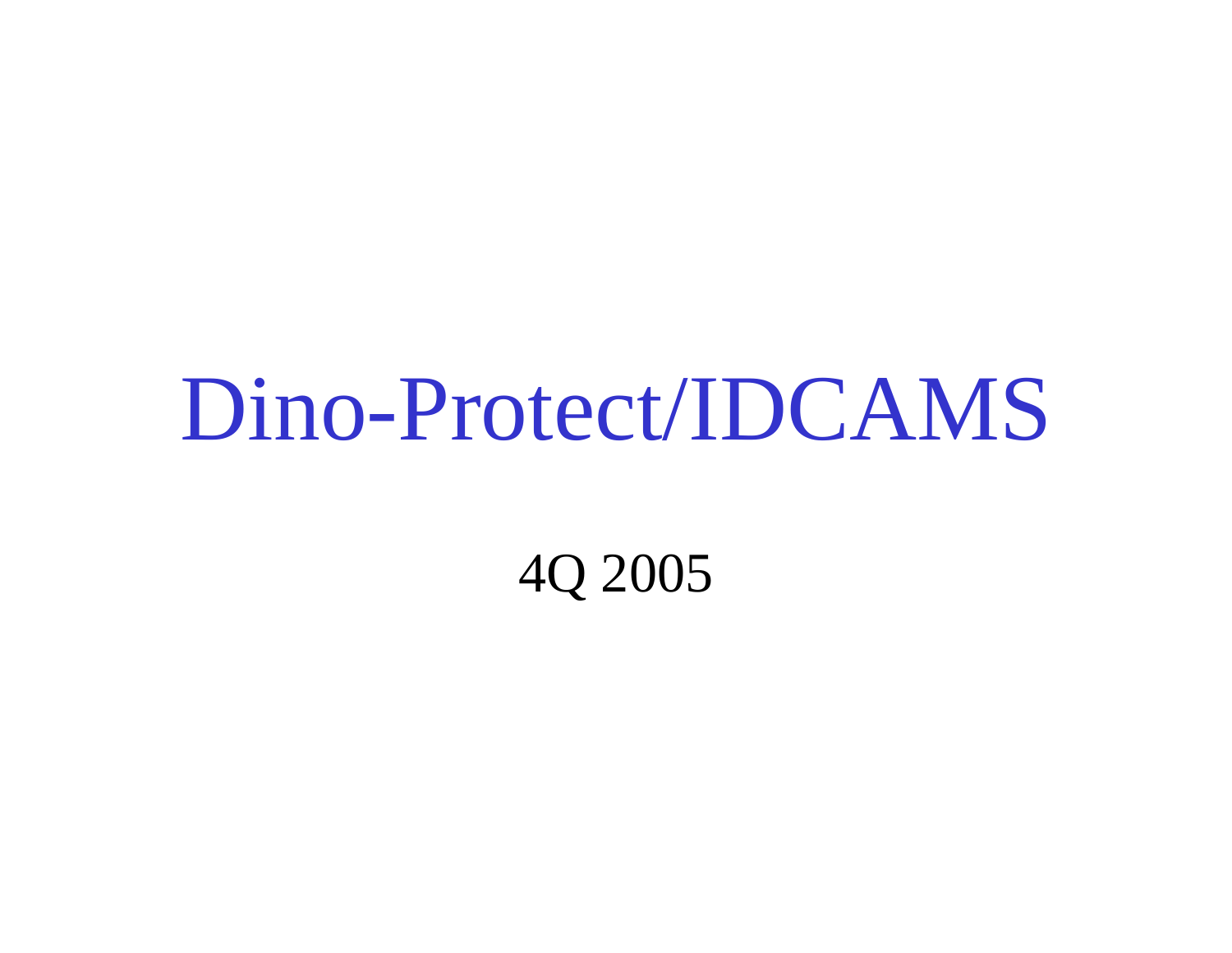- Provides a new option to IDCAMS
	- "ENCRYPT" (" E N ,, )
	- "NOENCRYPT" ("NEN")
- TEI provides a replacement "IDCAMS" phase that is to be placed in a special sublibrary. We also copy the original IDCAMS phase to a new name in that special library so we can call the IBM phase after we patch ("on the fly") the new encryption function into the IBM phase.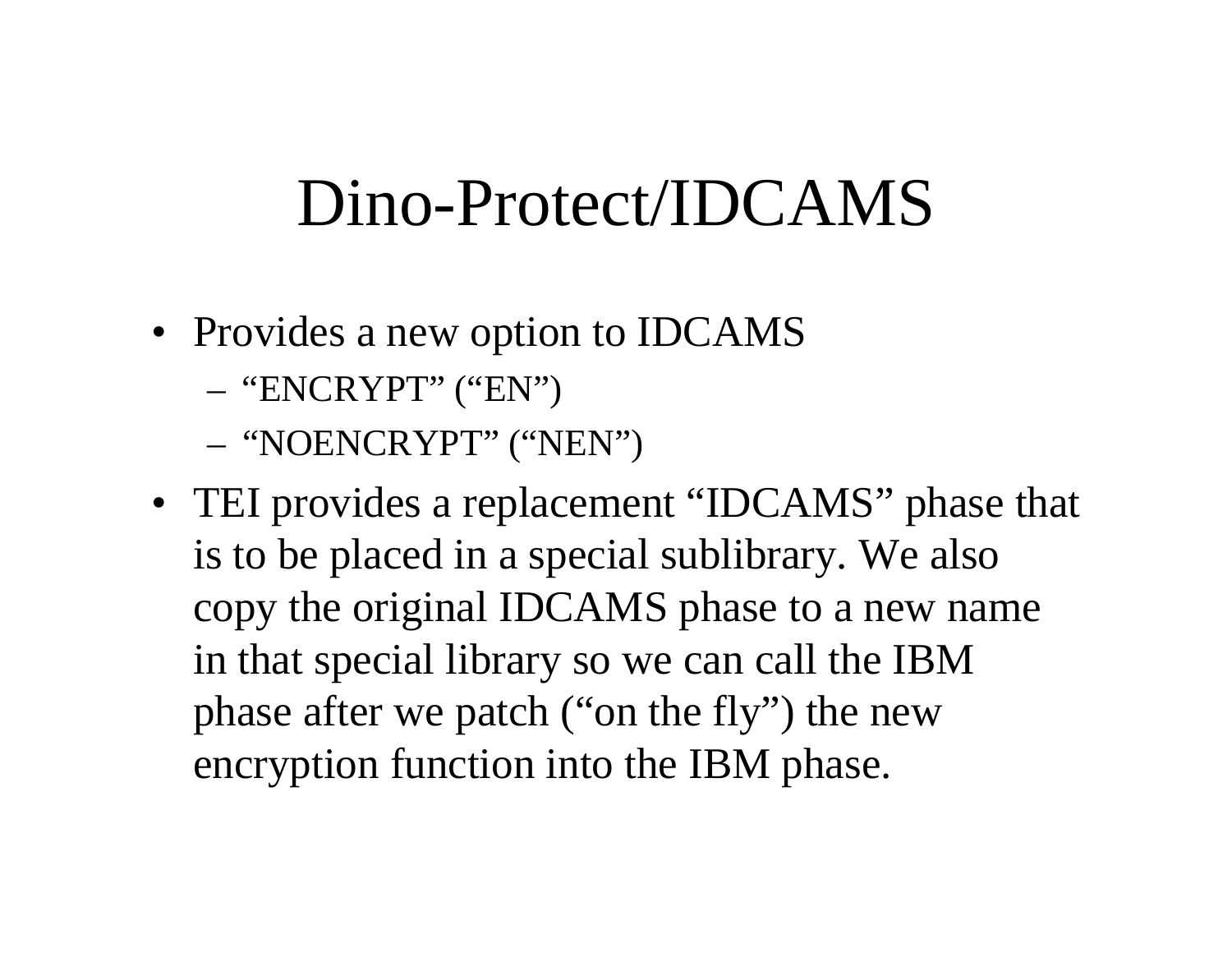- Performance / CPU usage
	- A quick comparison of "total CPU" between creating encrypted and non-encrypted may lead to the INCORRECT conclusion that we are using a lot of CPU because you may see as much as a 400% increase of CPU. The fact is that IDCAMS was designed to use very little CPU so the non-encrypted CPU usage numbers create a very low divisor that skews the calculation.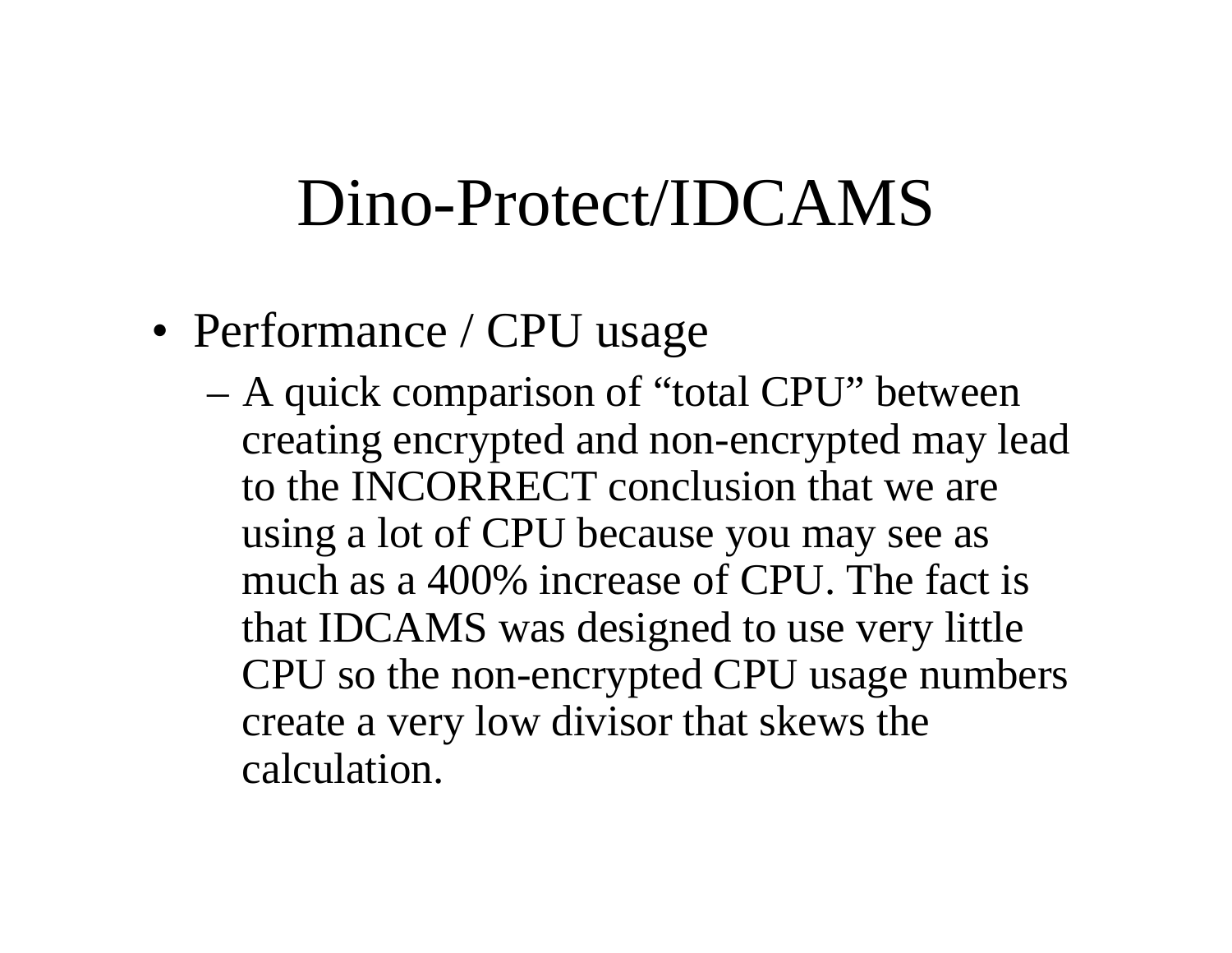- Performance / Real "wall clock" time
	- Since tape backups spend a huge amount of time waiting on the tape device, the CPU cycles used to encrypt the tape do not appear to affect the total time used to create the backup UNLESS the CPU is already using all available cycles for other tasks.
	- Normally, backups are created during low-CPU usage times, so this may not be a factor at all.
	- Only real testing during the normal backup window will give an accurate indication of performance issues.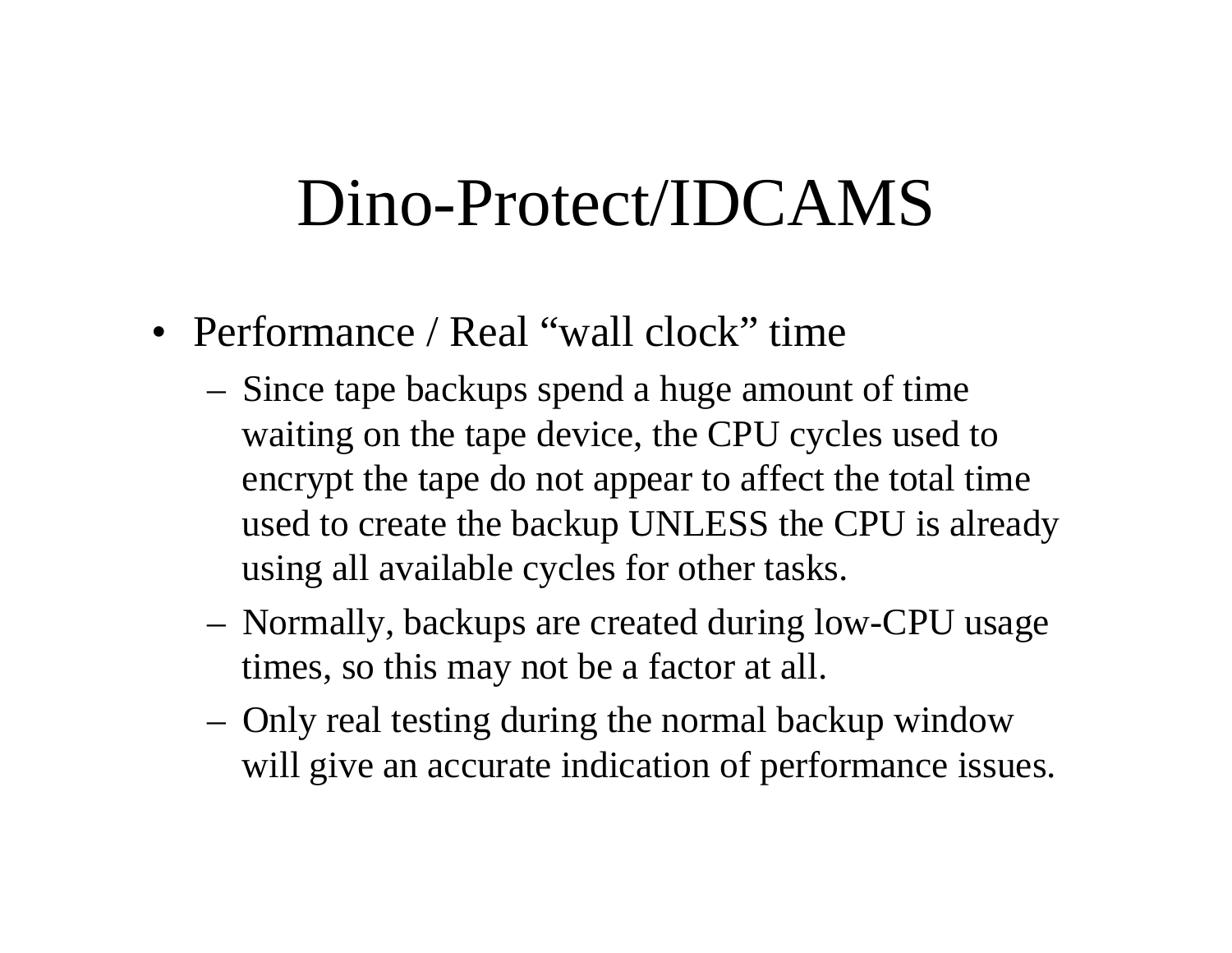- Performance / Tape Usage
	- Encrypted tapes do not compact AT ALL!
		- **IDRC** (hardware compaction) is ineffective on encrypted backups.
	- The data MUST be compacted prior to encryption or tape usage will double or even triple.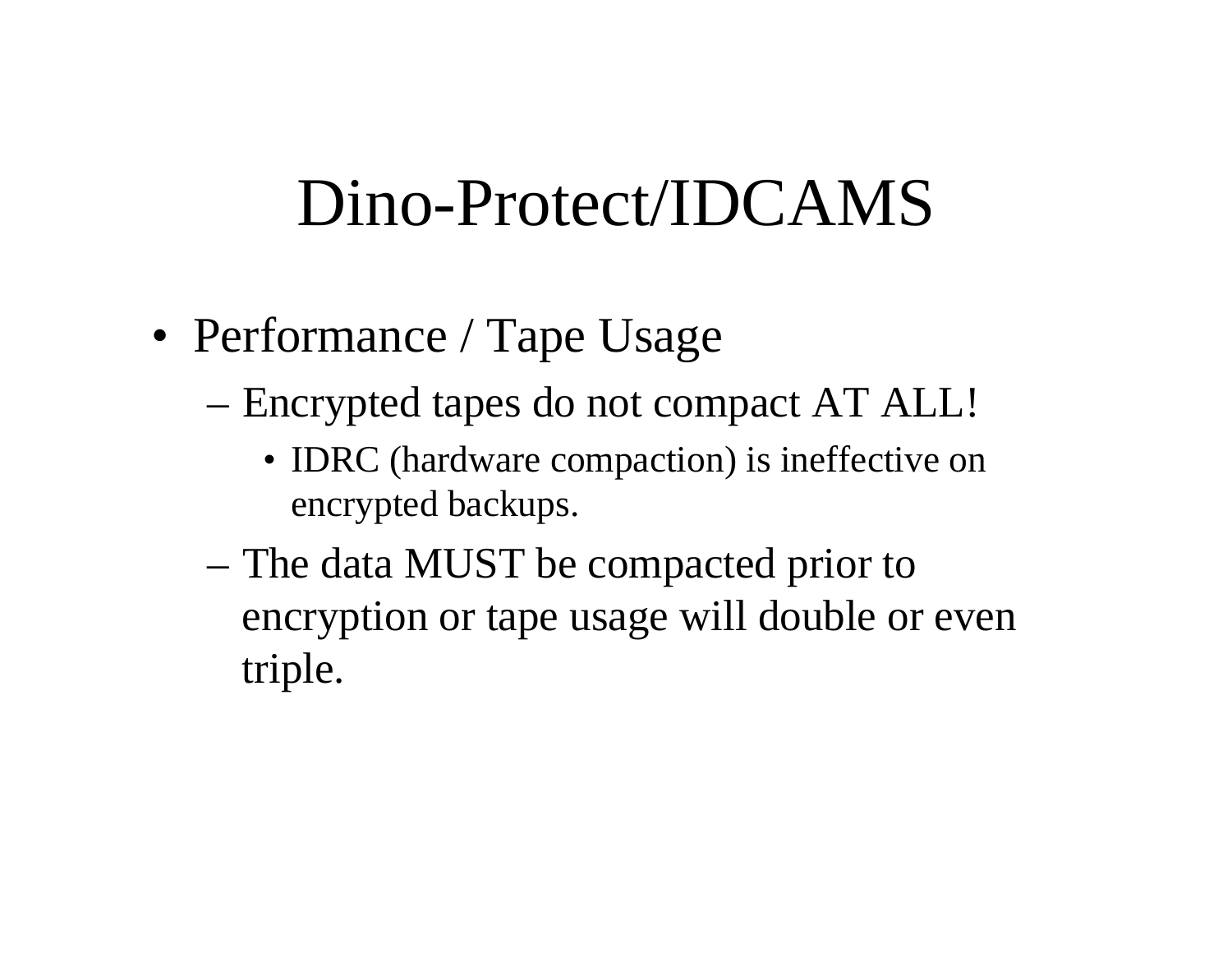- Performance / Tape Usage
	- Dino-Protect/IDCAMS performs software compaction prior to encryption using compaction routines built into VSE.
	- Only real world testing with your backup data can give an accurate indication of tape usage issues.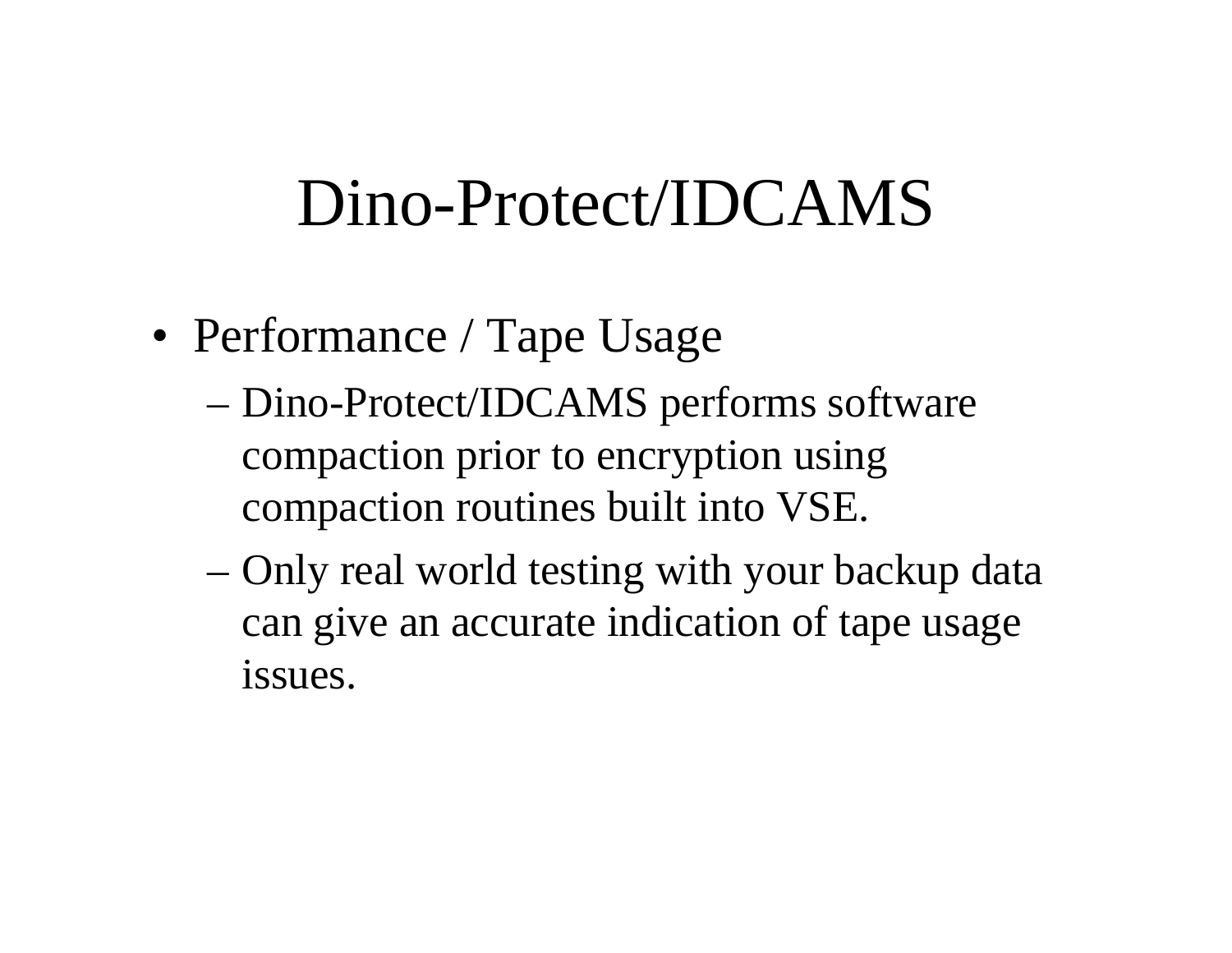### Dino-Protect/TC

4Q 2005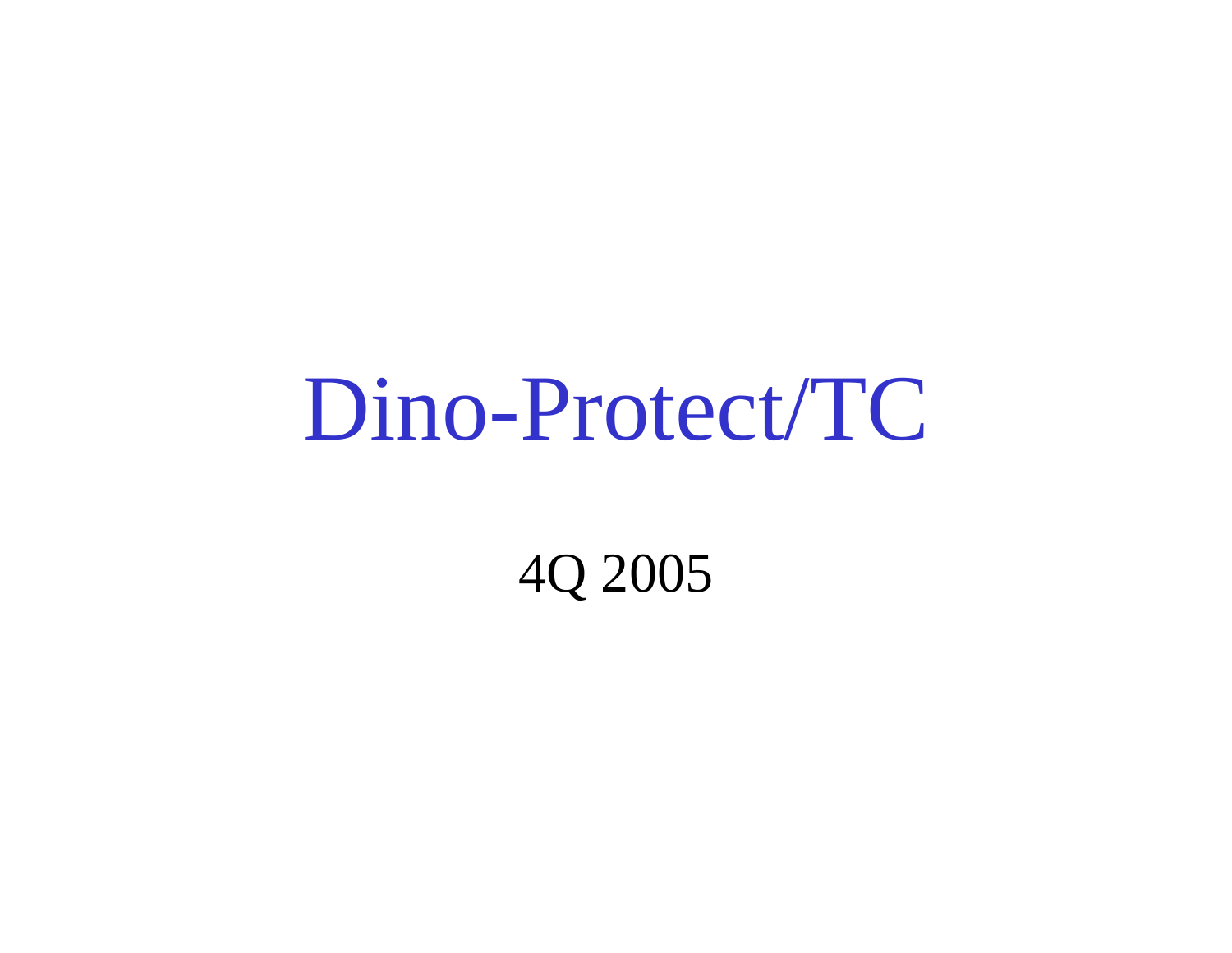#### Dino-Protect/TC

- Provides a utility to copy unencrypted tapes to an encrypted "tape set"
- Provides a utility to copy an encrypted "tape set" to an unencrypted tape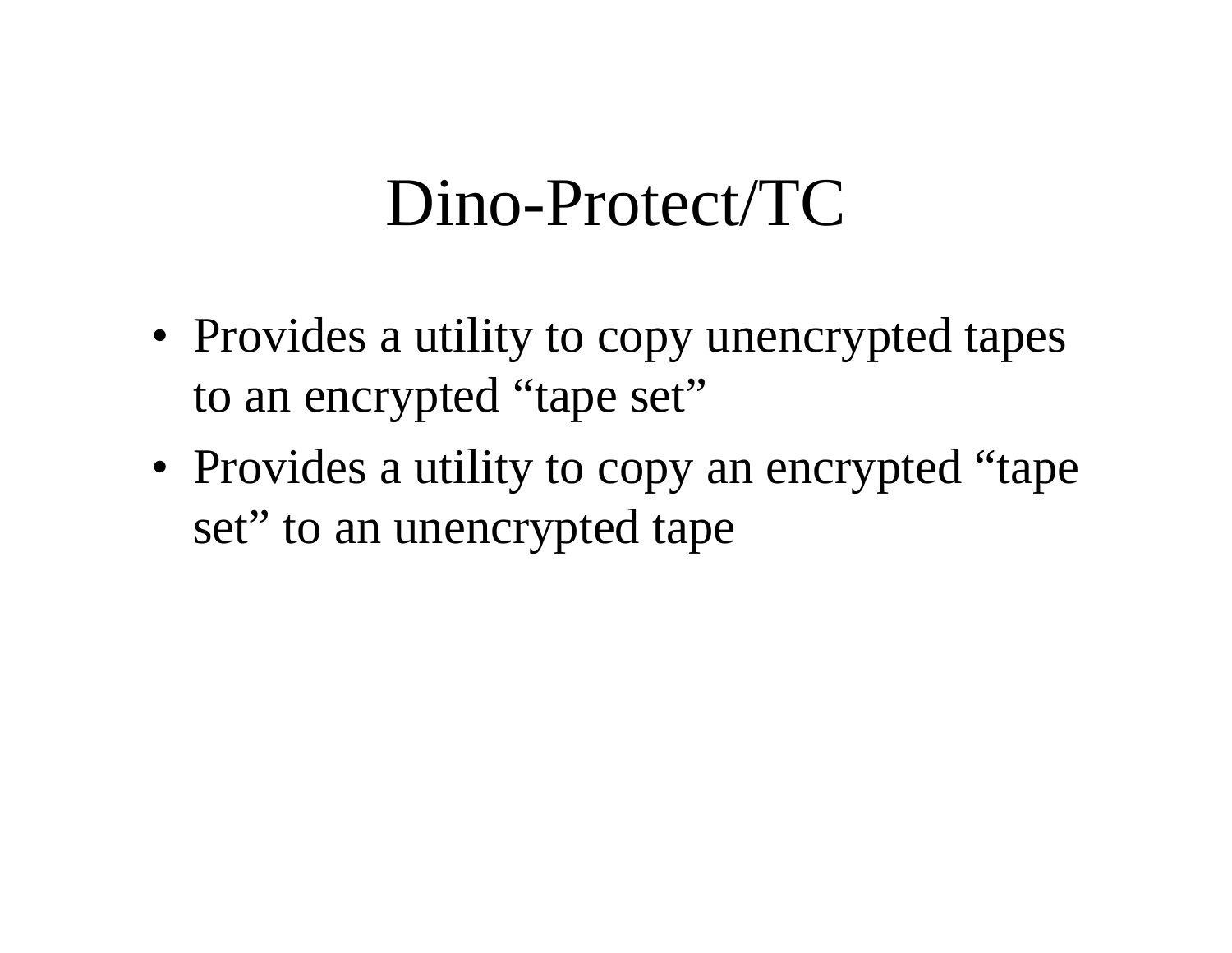- VISA-CISP:
	- *3.4 Render sensitive cardholder data unreadable anywhere it is stored (including data on portable media, backup media, in logs, and data received from or stored by wireless networks)…*
- Dino-Protect/API required program code changes for any program referencing encrypted fields.
- A centralized automatic encryption method was needed.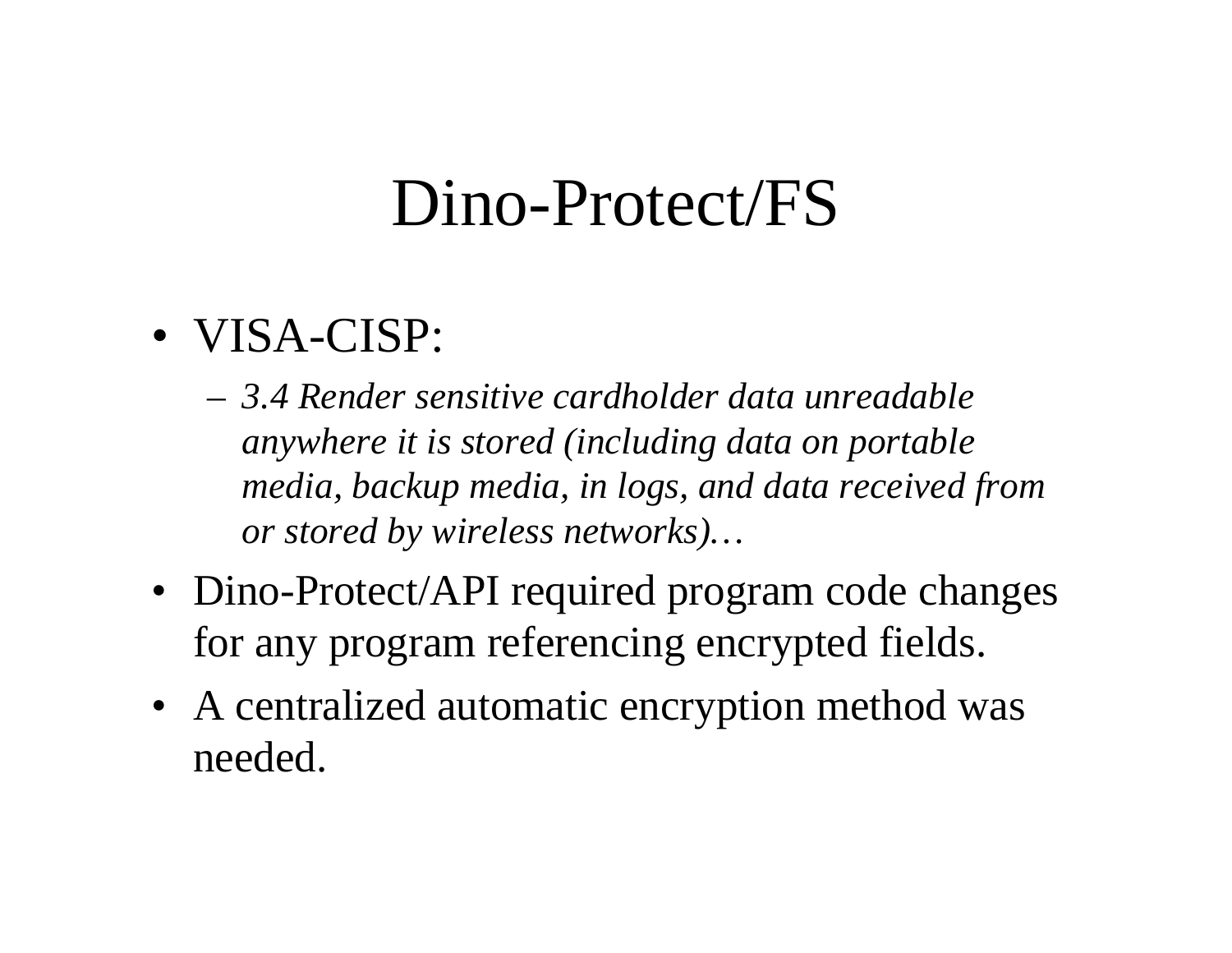- Dino-Protect/FS answers that requirement
	- Central management of encryption rules
	- Automatic encryption or decryption
	- Avoids encryption/decryption for special phases
		- FTP (VISA-CISP requirement)
		- IDCAMS
		- Other user specified phases
- Only sensitive fields need be encrypted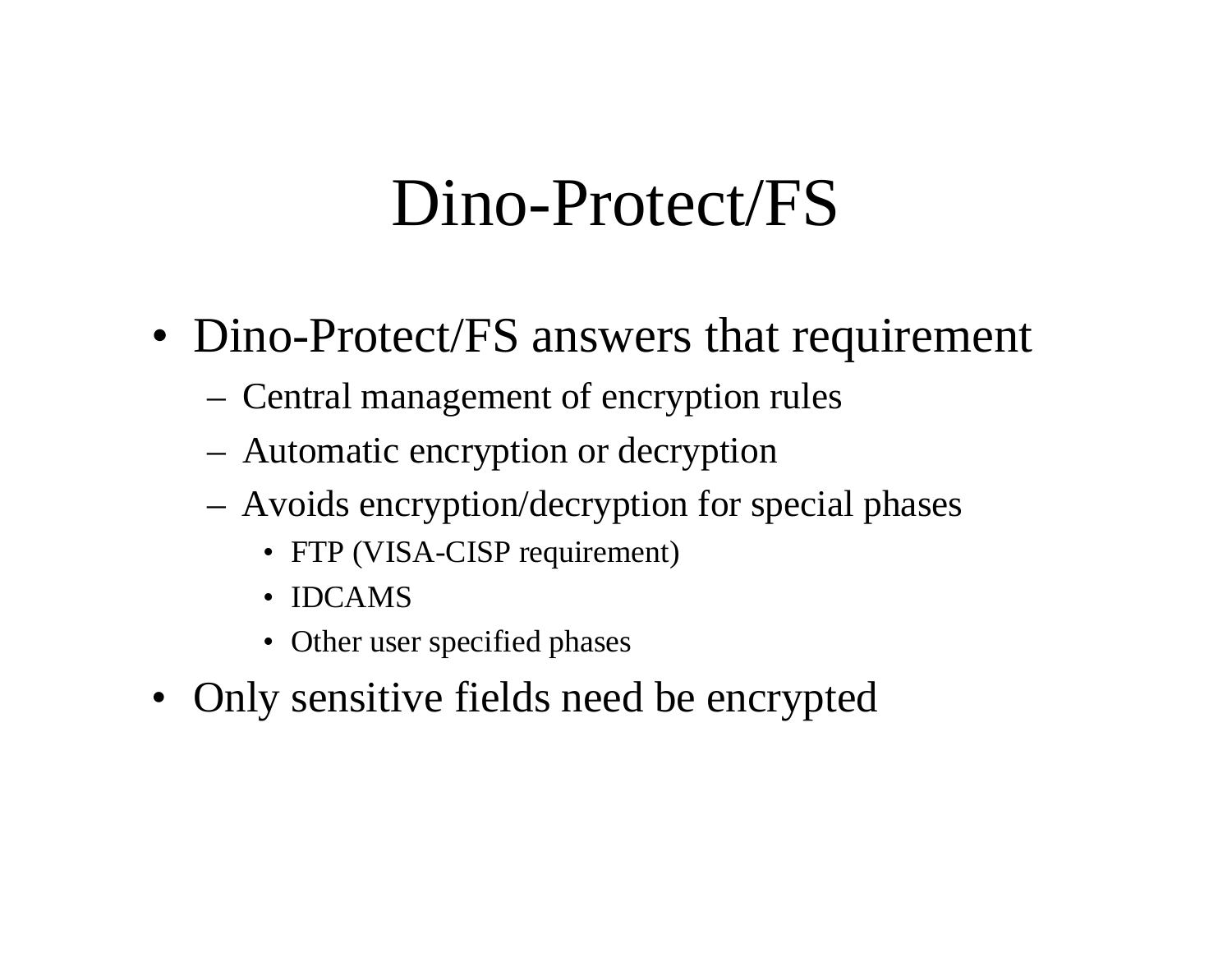- Intercepts all disk and tape LIOCS I-O calls
- Started at IPL
- Controlled by a single LIBR member
- Special step SETPARMs to override the normal action found in the control member
	- Special phase name overrides
	- Special file name overrides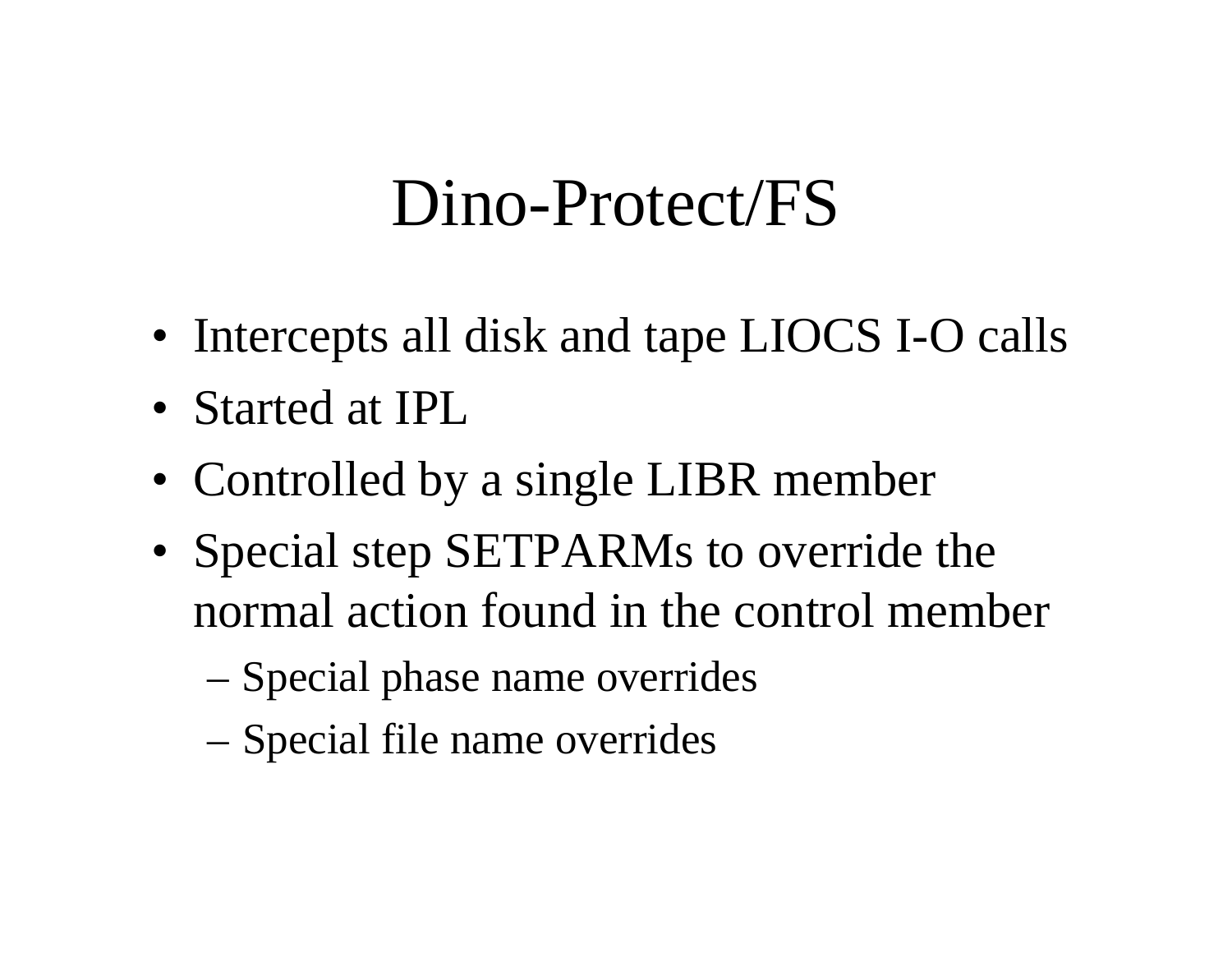- Encryption/Decryption rules specify which fields to encrypt/decrypt on which records in which file
	- –Dataset Selection
	- –Record Selection
	- –Field Selection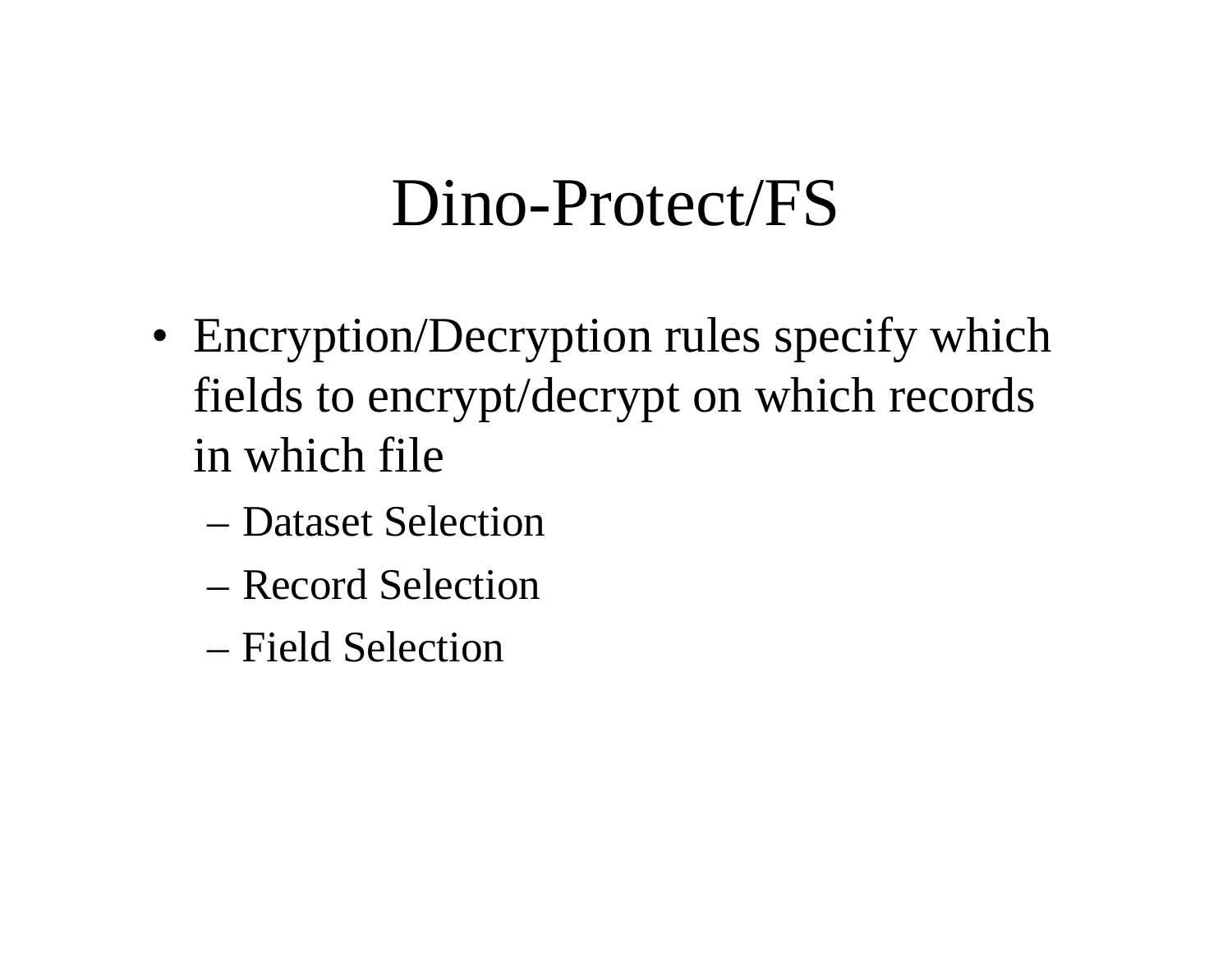- •Dataset Selection
	- DSN=
	- DTF=
	- –CATDSN=
	- –CATDTF=
- Unspecified dataset selections are treated as "wildcards" and are ignored during file selection determination
	- DSN= is required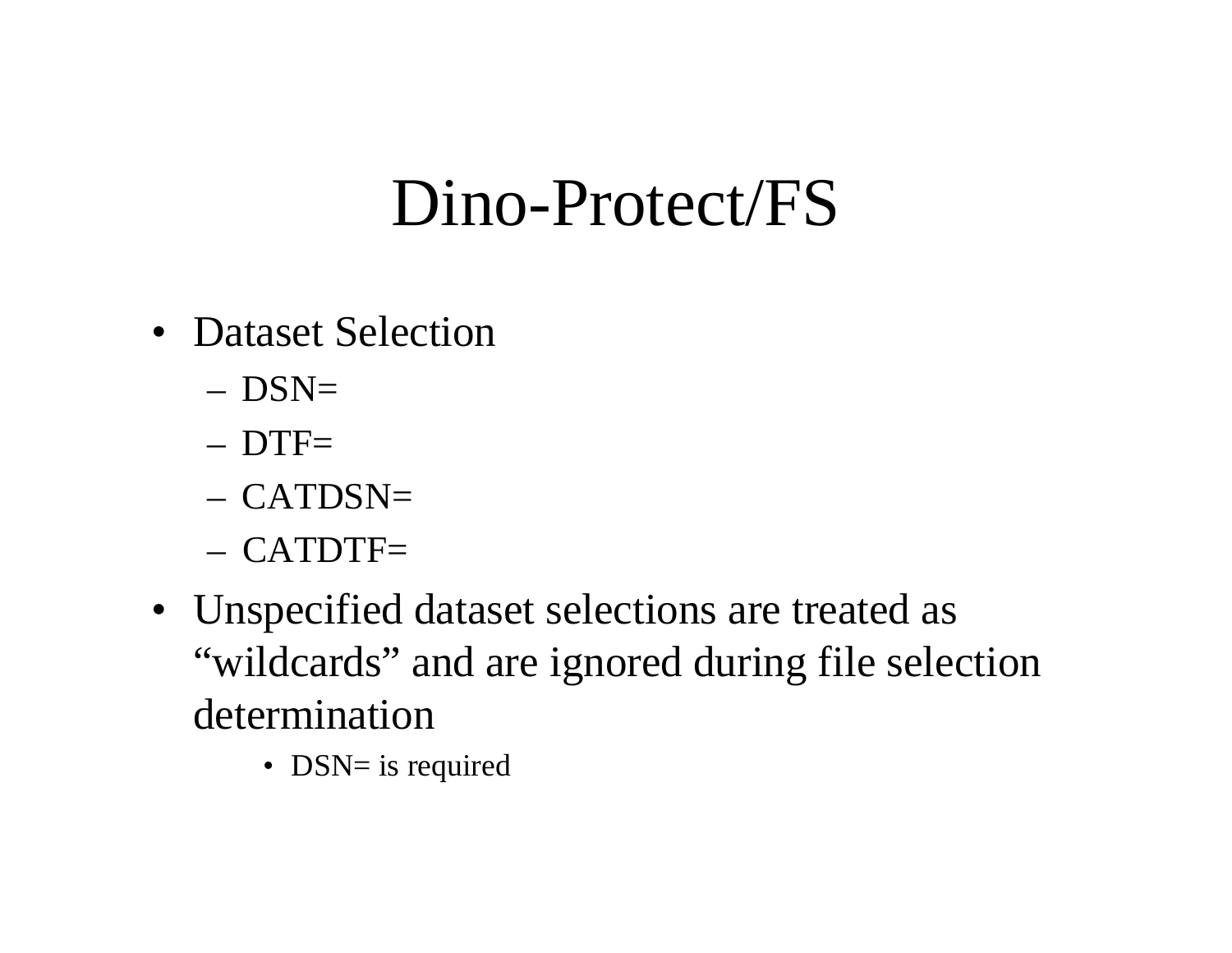- Record Selection
	- –Record test field
		- POS=(pos,length)
		- OFF=(offset,length)
	- –Condition
		- E Q
		- N E
	- Compare condition
		- TEXT=
		- HEX=
		- SPACE
		- NULL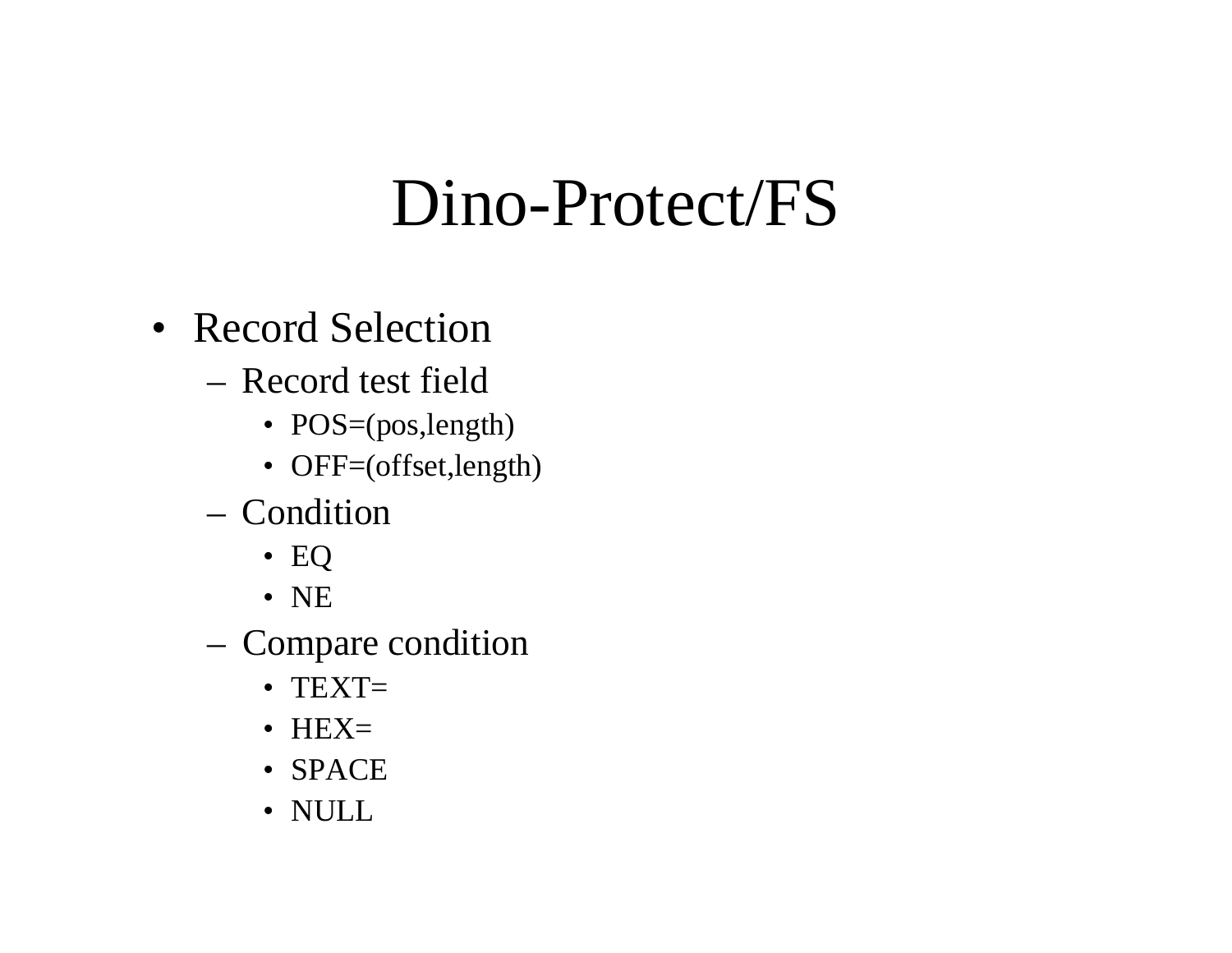- Example record test rules
	- WHEN P OS(1,2) EQ TEXT=AB
	- WHEN OFF(0,1) EQ HEX=FF
	- –WHEN ALWAYS
- Rules are processed in order
- First true condition controls record encryption/decryption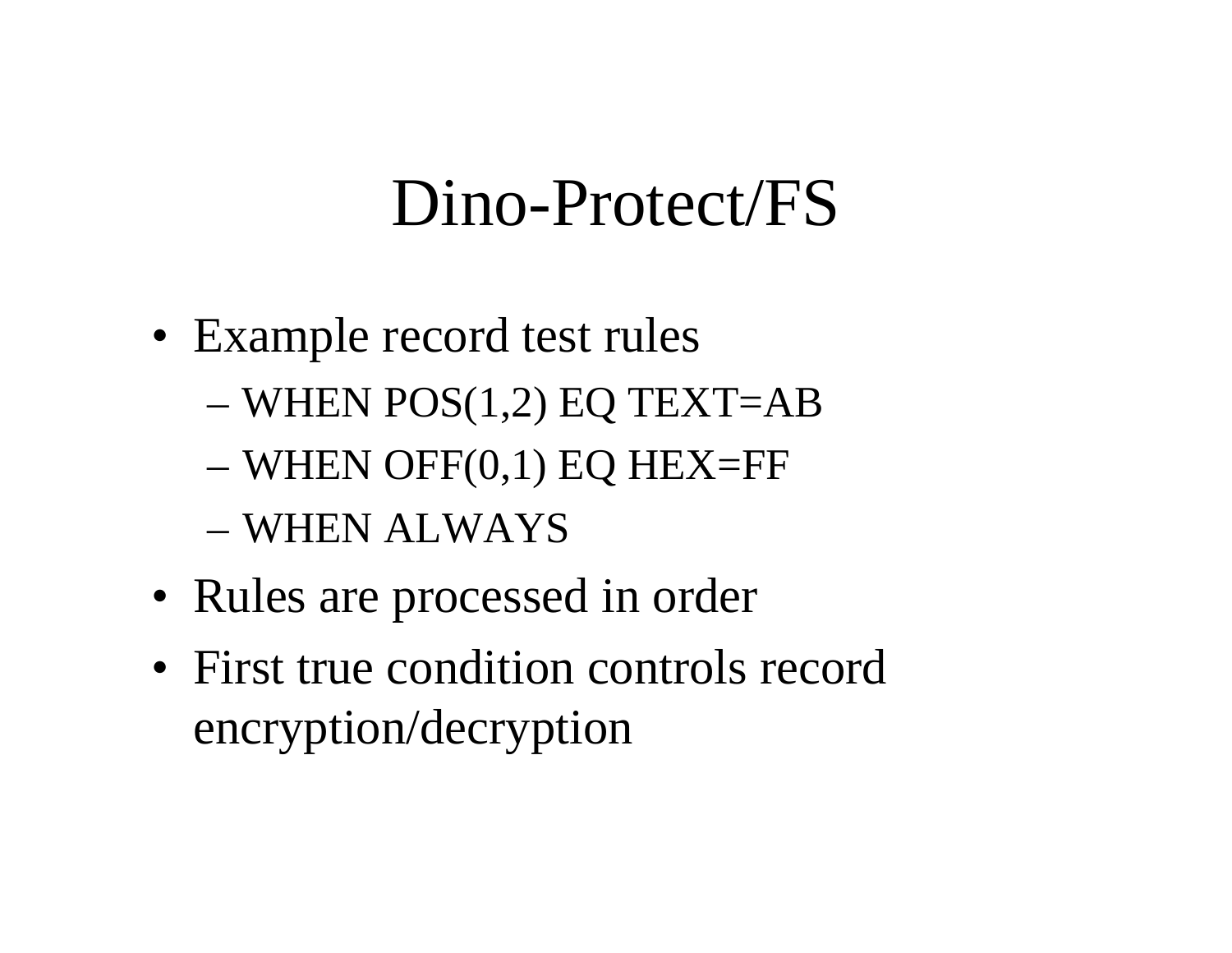- Record encryption key information
	- KEY=(pos,length)
		- Specifies a record level key seed
	- HEXKEY=(32 hex characters)
		- Specifies a true RC4 encryption key
	- If no record level WHEN conditions, specifies the "encryption key" for all records in the file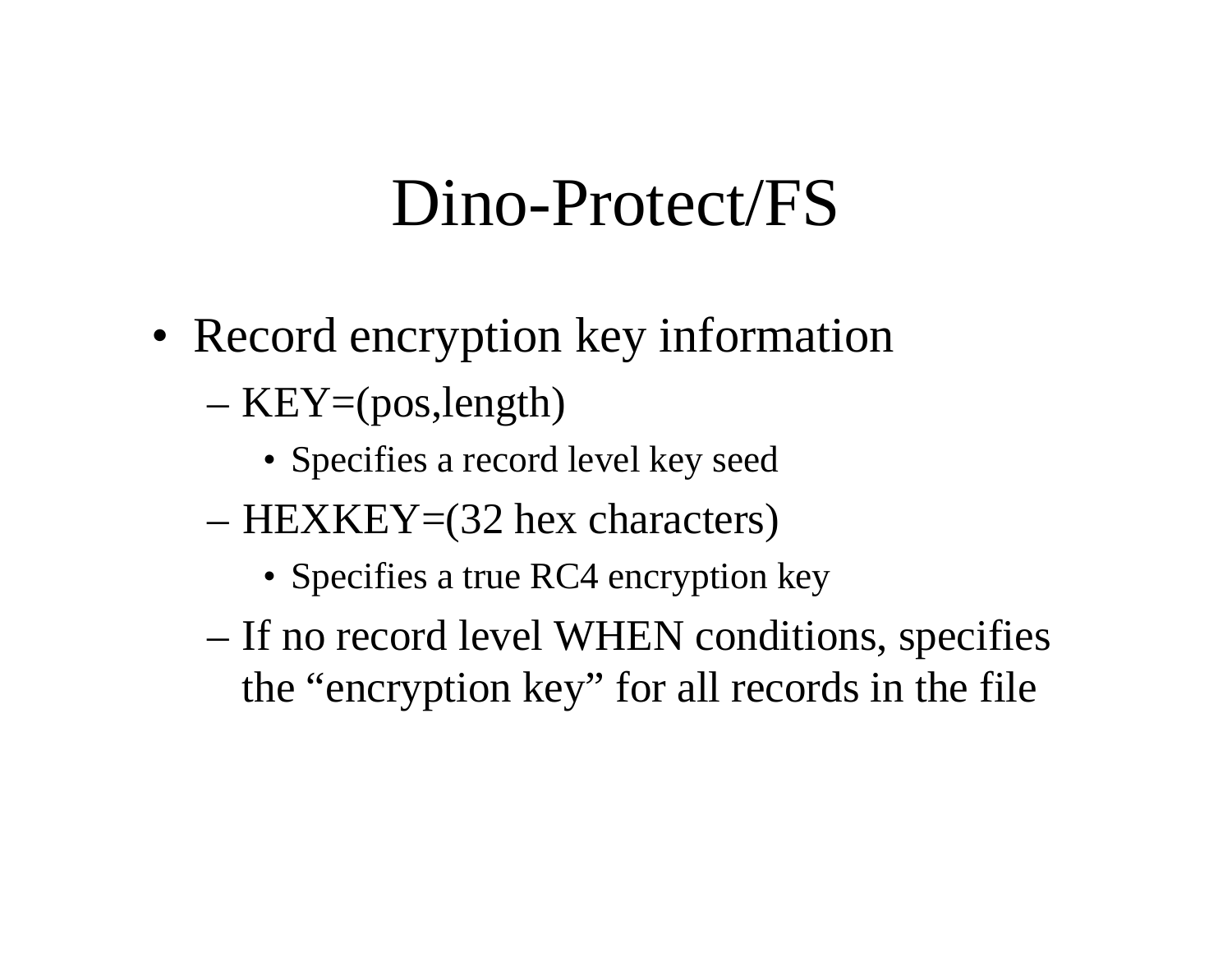- Field Selection
	- FIELD=(pos,length)
	- OFF=(offset,length)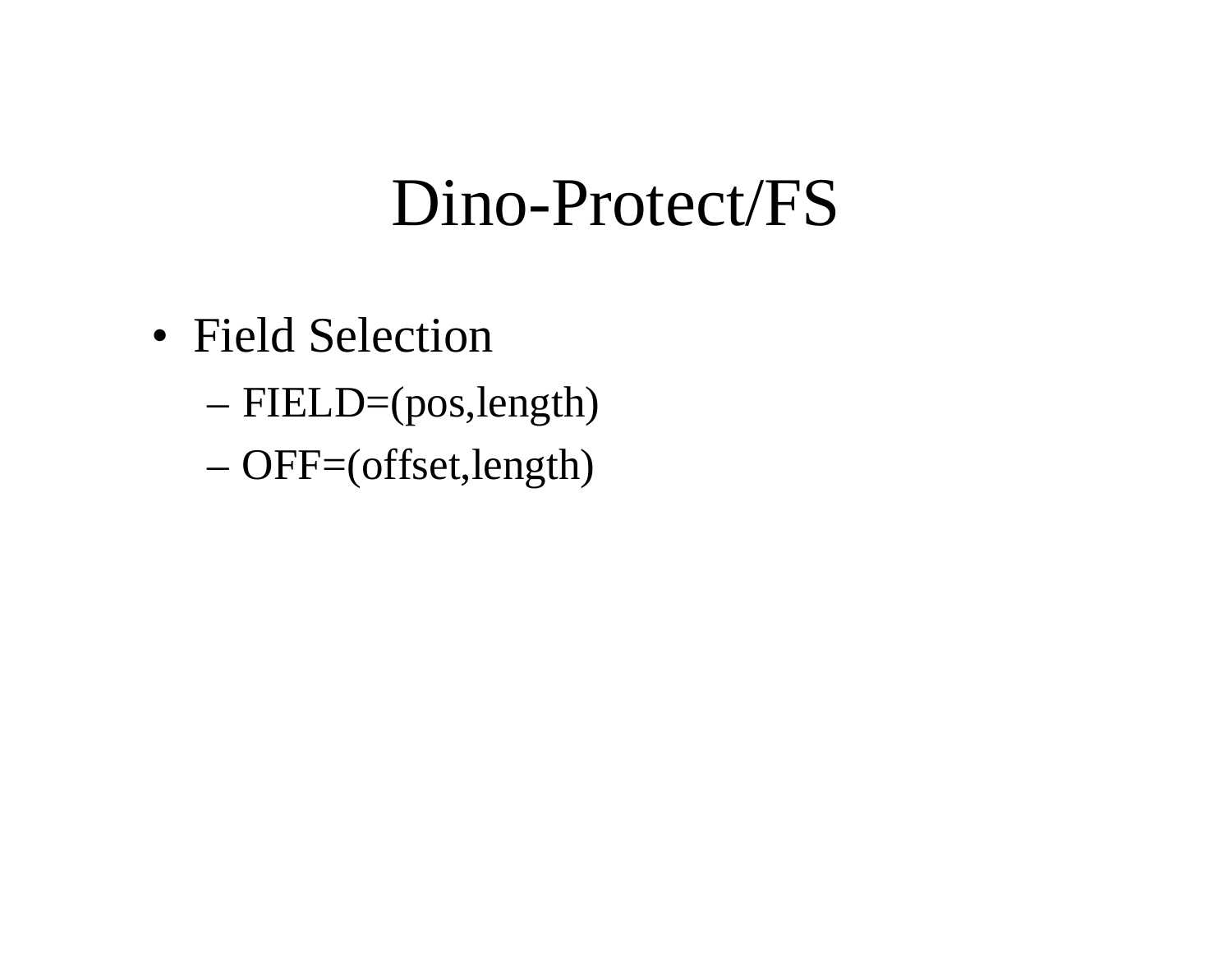CATALOG TEIDINO.CONTROL DSN=MY.VSAM.FILEDTF=MYDTFCATDSN=MY.VSAM.CATALOGCATDTF=MYCAT $KEY=(1,16)$ WHEN POS=(2,2) EQUAL TEXT=ABCDEF FIELD=(17,25) FIELD=(50,50) DSN=YOUR.VSAM.FILEDTF=YOURDTFCATDSN=YOUR.VSAM.CATALOGCATDTF=YOURCAT $/+$